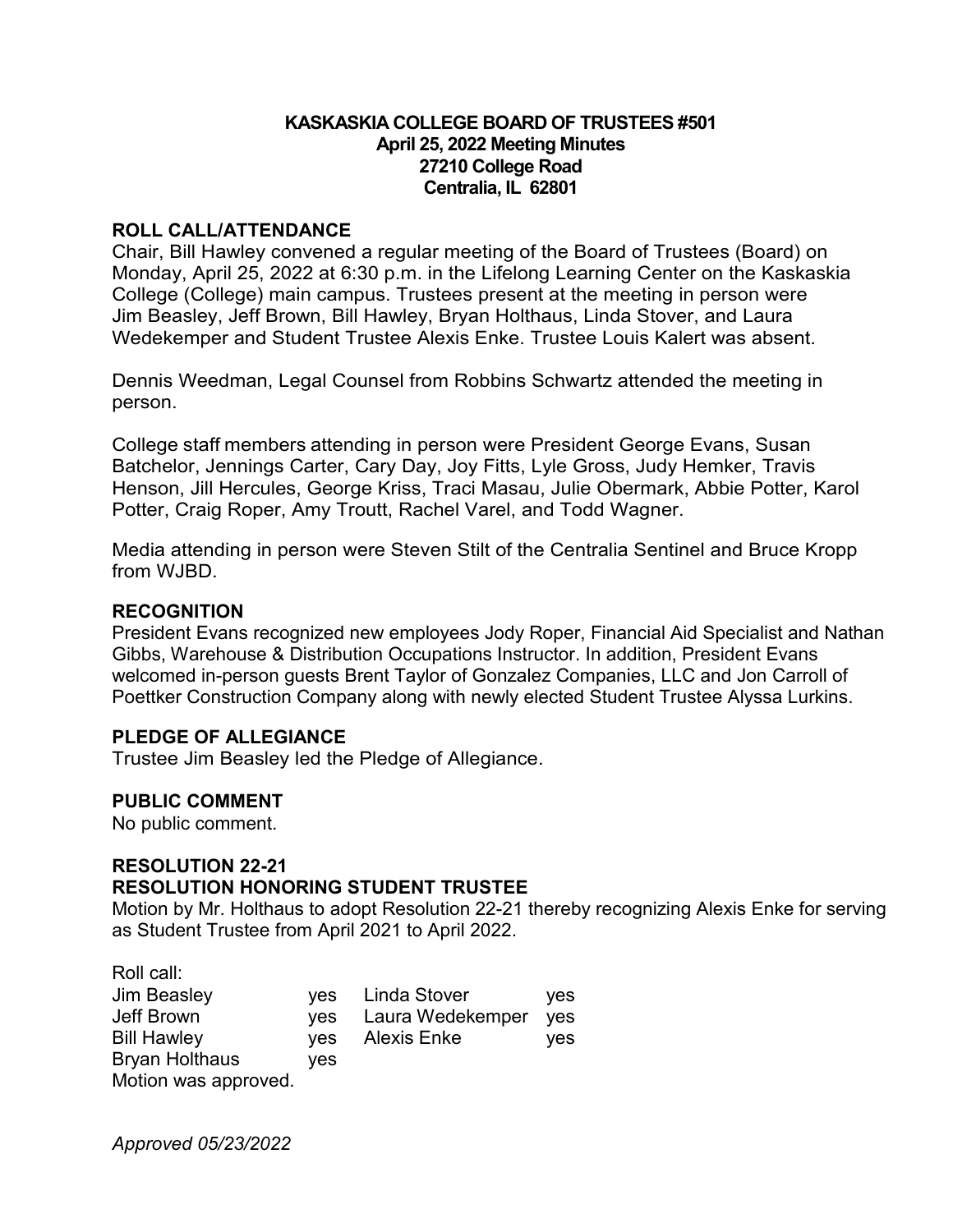Alexis was presented with a plaque honoring her for representing Kaskaskia College students.

## **SEATING OF 2022-2023 STUDENT TRUSTEE/OATH OF OFFICE**

Newly elected Student Trustee, Alyssa Lurkins, came forward and took the oath of office from Chair Hawley. Student Trustee Lurkins then took a seat at the table and the meeting continued.

# **REORGANIZATION OF BOARD OF TRUSTEES**

President Evans took the gavel and asked for nominations for the position of Chairman of the Kaskaskia College Board of Trustees.

## **CHAIRMAN**

Trustee, Jim Beasley nominated Bill Hawley for Chairman of the Kaskaskia College Board of Trustees. With no additional nominations received, President Evans closed nominations and asked for a roll call vote.

| Roll call:            |            |                  |     |
|-----------------------|------------|------------------|-----|
| <b>Jim Beasley</b>    |            | ves Linda Stover | yes |
| Jeff Brown            | <b>ves</b> | Laura Wedekemper | yes |
| <b>Bill Hawley</b>    | yes        | Alyssa Lurkins   | ves |
| <b>Bryan Holthaus</b> | ves        |                  |     |
| Motion was approved.  |            |                  |     |

Bill Hawley was elected Chairman of the Kaskaskia College Board of Trustees; he took the gavel and the meeting continued.

## **VICE CHAIRMAN**

Chairman Hawley opened nominations for Vice Chairman of the Kaskaskia College Board of Trustees. Trustee Laura Wedekemper nominated Linda Stover for the position of Vice Chairman of the Kaskaskia College Board of Trustees. With no further nominations received, Chairman Hawley closed the nominations, and asked for a roll call vote.

| Roll call:            |            |                  |            |
|-----------------------|------------|------------------|------------|
| Jim Beasley           | ves        | Linda Stover     | ves        |
| Jeff Brown            | <b>ves</b> | Laura Wedekemper | yes        |
| <b>Bill Hawley</b>    | yes        | Alyssa Lurkins   | <b>ves</b> |
| <b>Bryan Holthaus</b> | ves        |                  |            |
| Motion was approved.  |            |                  |            |

Linda Stover was elected Vice Chairman of the Kaskaskia College Board of Trustees.

# **SECRETARY**

Chairman Hawley opened nominations for Secretary of the Kaskaskia College Board of Trustees. Trustee Laura Stover nominated Laura Wedekemper for the Secretary position.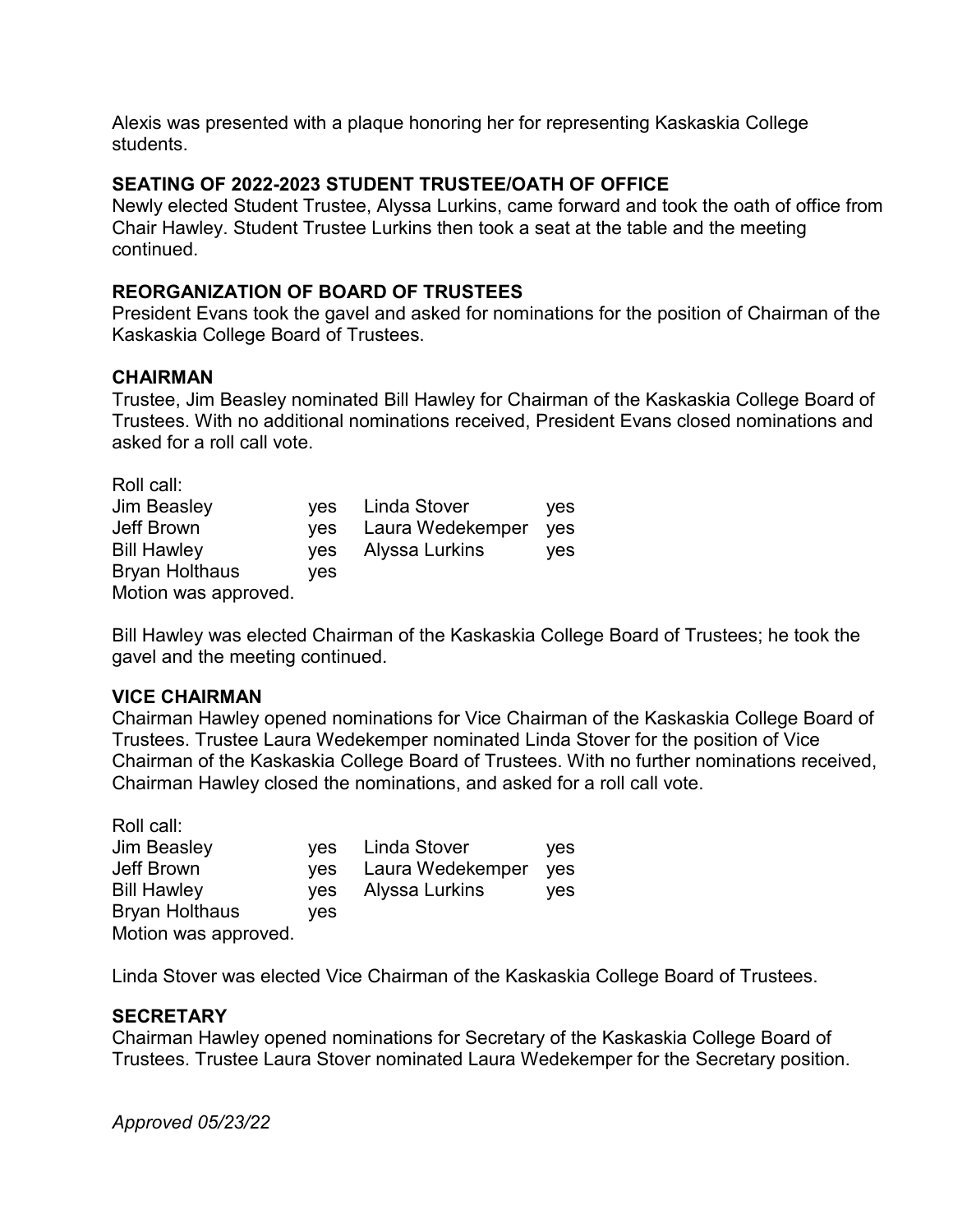With no further nominations received, Chairman Hawley closed the nominations, and asked for a roll call vote.

| Roll call:            |            |                  |     |
|-----------------------|------------|------------------|-----|
| Jim Beasley           | ves        | Linda Stover     | yes |
| Jeff Brown            | <b>ves</b> | Laura Wedekemper | yes |
| <b>Bill Hawley</b>    | ves        | Alyssa Lurkins   | yes |
| <b>Bryan Holthaus</b> | ves        |                  |     |
| Motion was approved.  |            |                  |     |

Laura Wedekemper was elected Secretary of the Kaskaskia College Board of Trustees.

## **APPOINTMENT OF REPRESENTATIVES FOR 2022**

Chairman Hawley made the following appointments for 2022. ICCTA Representative – Jim Beasley Alternate ICCTA Representative – Laura Wedekemper Foundation Trustee & Director Representative – Bryan Holthaus Friends of Fine Arts Representative - Linda Stover Alumni and Friends Representative – Louis Kalert KCSA Representative – Jeffrey Brown

## **ESTABLISH DATE, TIME AND PLACE FOR REGULAR MEETINGS**

Motion by Jim Beasley to continue to hold the meetings of the Kaskaskia College Board of Trustees on the fourth Monday of each month at 6:30 p.m. at Kaskaskia College.

Roll call:

| <b>Jim Beasley</b>    |     | ves Linda Stover     | yes |
|-----------------------|-----|----------------------|-----|
| Jeff Brown            |     | yes Laura Wedekemper | yes |
| <b>Bill Hawley</b>    |     | yes Alyssa Lurkins   | ves |
| <b>Bryan Holthaus</b> | ves |                      |     |
| Motion was approved.  |     |                      |     |

## **CONSENT AGENDA**

#### **Items on the Consent Agenda included:**

Approval of March 28, 2022 Regular Meeting Minutes Ratification and approval of disbursements and payrolls for March, 2022 which includes travel reimbursements for board members and College employees if any requested reimbursement exceeds maximum allowable costs, Treasurer Report, Budget Report, Personnel Report, Foundation Report, Kaskaskia College Sports Association Report, and Kaskaskia College

Friends of Fine Arts Report. Administrative Reports include Executive Services Report, Administrative Services Report, Instructional Services Report, and Student Services Report.

Motion by Jim Beasley to approve the consent agenda items as presented.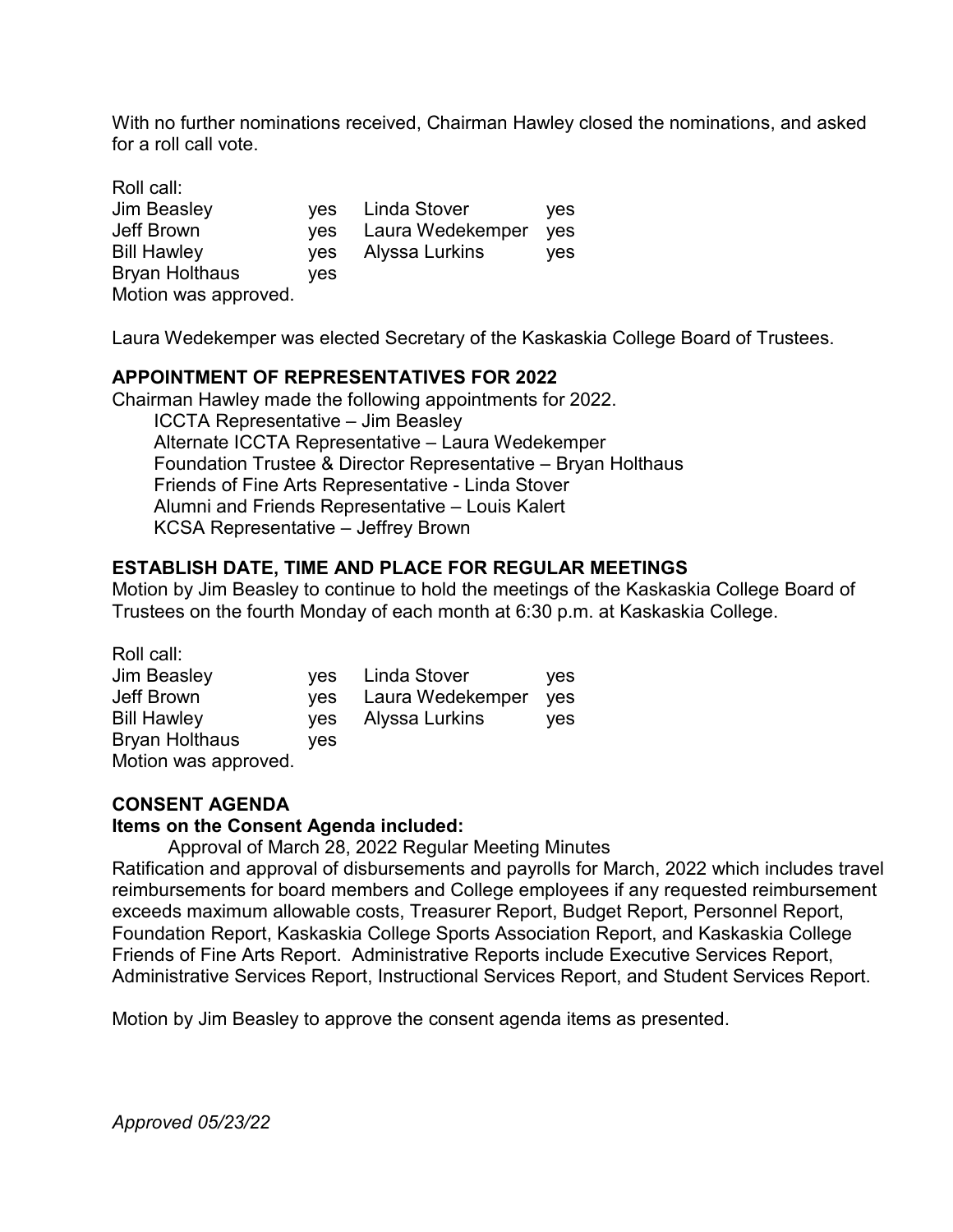Roll call: Jim Beasley yes Linda Stover yes Jeff Brown yes Laura Wedekemper yes Bill Hawley yes Alyssa Lurkins yes Bryan Holthaus yes Motion was approved.

#### **OLD UNFINISHED BUSINESS**

None

#### **NEW BUSINESS**

#### **CLOSED SESSION**

No closed session was held.

## **RESOLUTION 21-22 RESOLUTION TO APPROVE PURCHASE OF AN ELECTRIC FORKLIFT AND ELECTRIC PALLET TRUCK (CENTRALIA CORRECTIONAL CENTER EDUCATION PROGRAM – CTEI GRANT FUNDED)**

Motion by Mrs. Stover to adopt Resolution 22-21 to approve the purchase of an electric forklift in the amount of \$40,263 and the purchase of an electric pallet truck in the amount of \$2,999 from Bahrns Equipment of Effingham, IL.

Roll call:

| <b>Jim Beasley</b>    |     | yes Linda Stover | ves        |
|-----------------------|-----|------------------|------------|
| Jeff Brown            | yes | Laura Wedekemper | <b>ves</b> |
| <b>Bill Hawley</b>    | ves | Alyssa Lurkins   | ves        |
| <b>Bryan Holthaus</b> | ves |                  |            |
| Motion was approved.  |     |                  |            |

#### **RESOLUTION 22-23 RESOLUTION TO AWARD THE BID FOR PROGRAMMABLE LOGIC CONTROLLER TRAINERS (TITLE III FUNDING)**

Motion by Mr. Holthaus to adopt Resolution 22-23 to award the bid for programmable logic controller trainers to DEPCO Enterprises, LLC of Frontenac, KS in the amount of \$84,915.

| Roll call:            |            |                  |     |
|-----------------------|------------|------------------|-----|
| <b>Jim Beasley</b>    |            | yes Linda Stover | yes |
| Jeff Brown            | <b>ves</b> | Laura Wedekemper | yes |
| <b>Bill Hawley</b>    | yes        | Alyssa Lurkins   | ves |
| <b>Bryan Holthaus</b> | yes        |                  |     |
| Motion was approved.  |            |                  |     |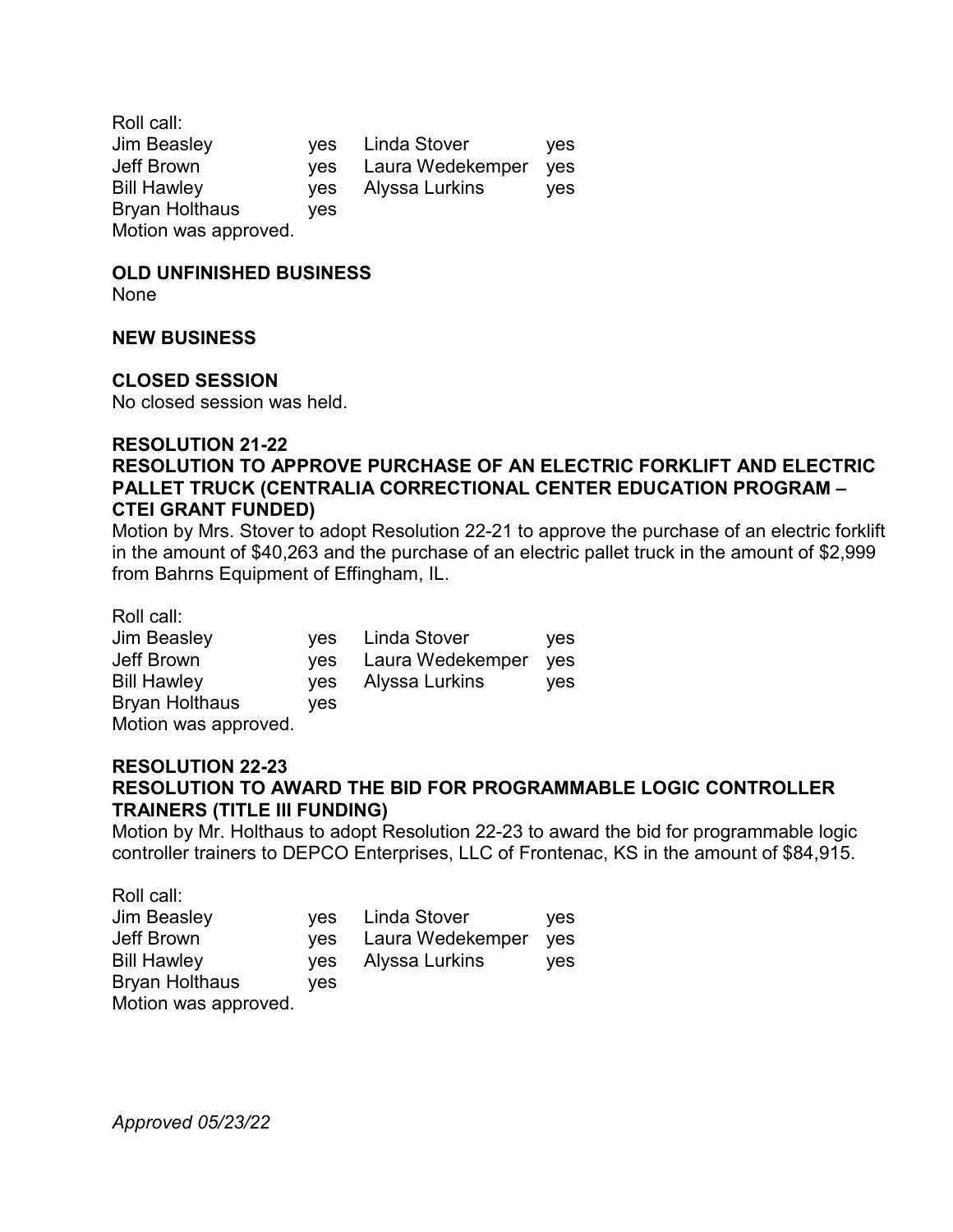## **RESOLUTION 22-24 RESOLUTION TO AWARD THE BID FOR THE PURCHASE OF WALK-IN COOLER/ FREEZER (CENTRALIA CORRECTIONAL CENTER EDUCATION PROGRAM – CTEI FUNDING)**

Motion by Linda Stover to adopt Resolution 22-24 to award the bid for the indoor walk-in cooler/freezer components to Benoist Brothers of Mt. Vernon, IL in the amount of \$19,688.04.

| Roll call:            |            |                  |     |
|-----------------------|------------|------------------|-----|
| Jim Beasley           | yes        | Linda Stover     | ves |
| Jeff Brown            | <b>ves</b> | Laura Wedekemper | yes |
| <b>Bill Hawley</b>    | <b>ves</b> | Alyssa Lurkins   | ves |
| <b>Bryan Holthaus</b> | ves        |                  |     |
| Motion was approved.  |            |                  |     |

 $R = 100$ 

#### **RESOLUTION 22-25 RESOLUTION TO AWARD THE BID FOR THE PURCHASE OF HVAC INSTRUCTIONAL EQUIPMENT (CENTRALIA CORRECTIONAL CENTER EDUCATION PROGRAM – CTEI GRANT FUNDED)**

Motion by Mr. Holthaus to adopt Resolution 22-25 to award the bids for the HVAC instructional equipment as follows:

- Award the bid for Item No. 1 (Complete HVAC furnace and A/C system with an efficiency rating of 90% or higher) to Albers Heating & Air Conditioning of Aviston, IL in the amount of \$4,337.00.
- Award the bid for Item No. 2 (Complete HVAC furnace and A/C system with an efficiency rating of 80%) to Culbertson Heating & Cooling of Vandalia, IL in the amount of \$3,902.00.
- Award the bid for Item No. 3 (Rooftop gas package unit) to Culbertson Heating & Cooling of Vandalia, IL in the amount of \$4,289.00.
- Award the bid for Item No. 4 (Complete heat pump system) to Albers Heating & Air Conditioning of Aviston, IL in the amount of \$3,644.00.

| Roll call:            |     |                  |     |
|-----------------------|-----|------------------|-----|
| <b>Jim Beasley</b>    |     | yes Linda Stover | yes |
| <b>Jeff Brown</b>     | yes | Laura Wedekemper | yes |
| <b>Bill Hawley</b>    | ves | Alyssa Lurkins   | ves |
| <b>Bryan Holthaus</b> | ves |                  |     |
| Motion was approved.  |     |                  |     |

#### **RESOLUTION 22-26 RESOLUTION TO AWARD THE BID FOR AV EQUIPMENT FOR THE HB & L CLASSROOM RENOVATION PROJECT (HEERF AND BOND FUNDS)**

Motion by Mr. Beasley to adopt Resolution 22-26 to award the base bid and alternates 4, 5, 6, and 7 for the HB & L Building Renovation Project Bid Package #8 – A/V Cabling, Equipment and Components to Field Wrxs of Teutopolis, IL in the amount of \$704,359.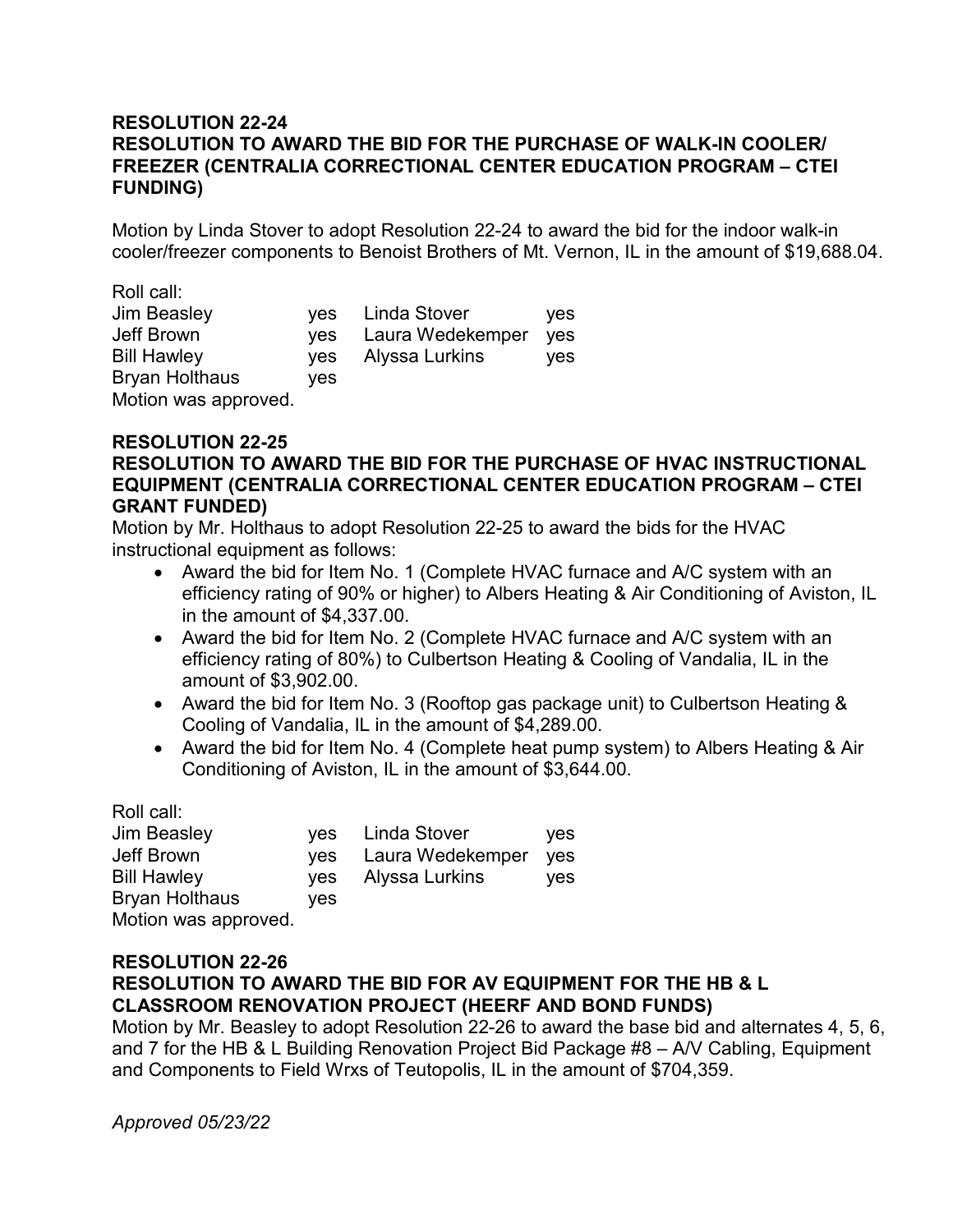Roll call: Jim Beasley yes Linda Stover yes Jeff Brown yes Laura Wedekemper yes Bill Hawley yes Alyssa Lurkins yes Bryan Holthaus yes Motion was approved.

## **RESOLUTION 22-27 RESOLUTION TO AWARD THE BID FOR THE VOCATIONAL ANNEX PARKING LOT, CULVERT AND ROADWAY IMPROVEMENTS PROJECT (BOND FUNDS)**

Motion by Mrs. Wedekemper to award the bid for the Vocational Annex Parking Lot, Culvert and Roadway Improvements Project to Guinzy Construction in the amount of \$750,633.78.

Roll call:

Motion was approved.

Bryan Holthaus yes

Jim Beasley yes Linda Stover yes Jeff Brown yes Laura Wedekemper yes Bill Hawley yes Alyssa Lurkins yes

Brent Taylor of Gonzalez Companies, LLC and Jon Carroll of Poettker Construction company came forward and presented the design plan for the project.

## **RESOLUTION 22-28 RESOLUTION ON REAPPOINTMENT OF PROFESSIONAL/MANAGERIAL AND EXECUTIVE/ MANAGERIAL EMPLOYEES**

Motion by Mr. Holthaus to adopt Resolution 22-28 to approve the recommendation of reappointment for 2022-2023 of the full-time and part-time Kaskaskia College Professional/Managerial and Executive/Managerial employees listed in the Resolution, subject to terms and conditions of the individual personnel contracts issued by the President of the College to each employee.

| Roll call:           |     |                  |     |
|----------------------|-----|------------------|-----|
| <b>Jim Beasley</b>   |     | yes Linda Stover | yes |
| <b>Jeff Brown</b>    | ves | Laura Wedekemper | yes |
| <b>Bill Hawley</b>   | yes | Alyssa Lurkins   | yes |
| Bryan Holthaus       | ves |                  |     |
| Motion was approved. |     |                  |     |

## **APPROVAL OF FACULTY RANK PROMOTION RECOMMENDATIONS**

Motion by Mrs. Stover to approve the recommendations for faculty rank promotion in accordance with Article XV of the Kaskaskia College Federation of Teachers contract as follows: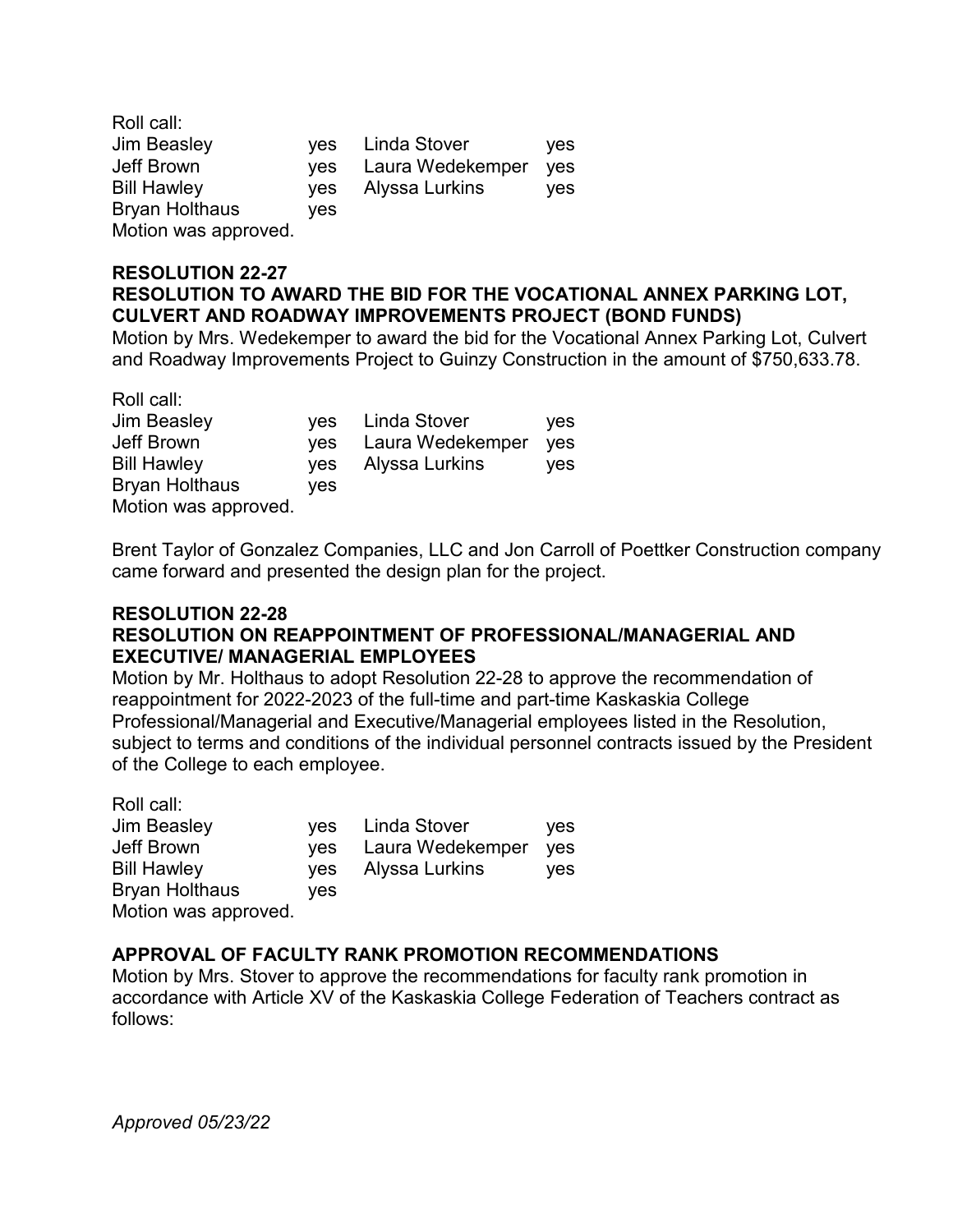#### **From Assistant Professor to Associate Professor**

Robert Jervis Nichole Macon Robert Rhymes

#### **From Associate Professor to Professor**

Kerri Richards

| Roll call:            |            |                  |            |
|-----------------------|------------|------------------|------------|
| Jim Beasley           | ves        | Linda Stover     | <b>ves</b> |
| Jeff Brown            | yes        | Laura Wedekemper | yes        |
| <b>Bill Hawley</b>    | <b>ves</b> | Alyssa Lurkins   | <b>ves</b> |
| <b>Bryan Holthaus</b> | ves        |                  |            |
| Motion was approved.  |            |                  |            |

#### **RESOLUTION 22-29 RESOLUTION TO APPROVE THE DISPOSAL OF SURPLUS EQUIPMENT**

Motion by Mr. Holthaus to adopt Resolution 22-29 to declare the equipment listed as "no longer needed for College purposes" and that the College Administration dispose of such equipment in accordance with College Policy #2.6001.

Roll call:

| <b>Jim Beasley</b>    |     | yes Linda Stover   | yes |
|-----------------------|-----|--------------------|-----|
| Jeff Brown            | ves | Laura Wedekemper   | ves |
| <b>Bill Hawley</b>    |     | yes Alyssa Lurkins | yes |
| <b>Bryan Holthaus</b> | ves |                    |     |
| Motion was approved.  |     |                    |     |

## **RESOLUTION 22-30**

**RESOLUTION TO RESCIND AWARD OF BID FOR CONTRACTOR FOR TRENTON EDUCATION CENTER SOLAR PV SYSTEM PROJECT AND RE-AWARD TO ALTERNATE CONTRACTOR (ILLINOIS GREEN ECONOMY NETWORK FUNDING)**

Motion by Mr. Holthaus to adopt Resolution 22-30 rescinding the award of the bid to GRNE Solar of Palatine, IL for the Trenton Education Center Solar PV System Project in the amount of \$104,970, and award the bid for this project to Kohrmann Electric of Bartelso, IL in the amount of \$118,523.

Roll call:

| <b>Jim Beasley</b>   |     | yes Linda Stover | <b>ves</b> |
|----------------------|-----|------------------|------------|
| Jeff Brown           | ves | Laura Wedekemper | yes        |
| <b>Bill Hawley</b>   | ves | Alyssa Lurkins   | yes        |
| Bryan Holthaus       | ves |                  |            |
| Motion was approved. |     |                  |            |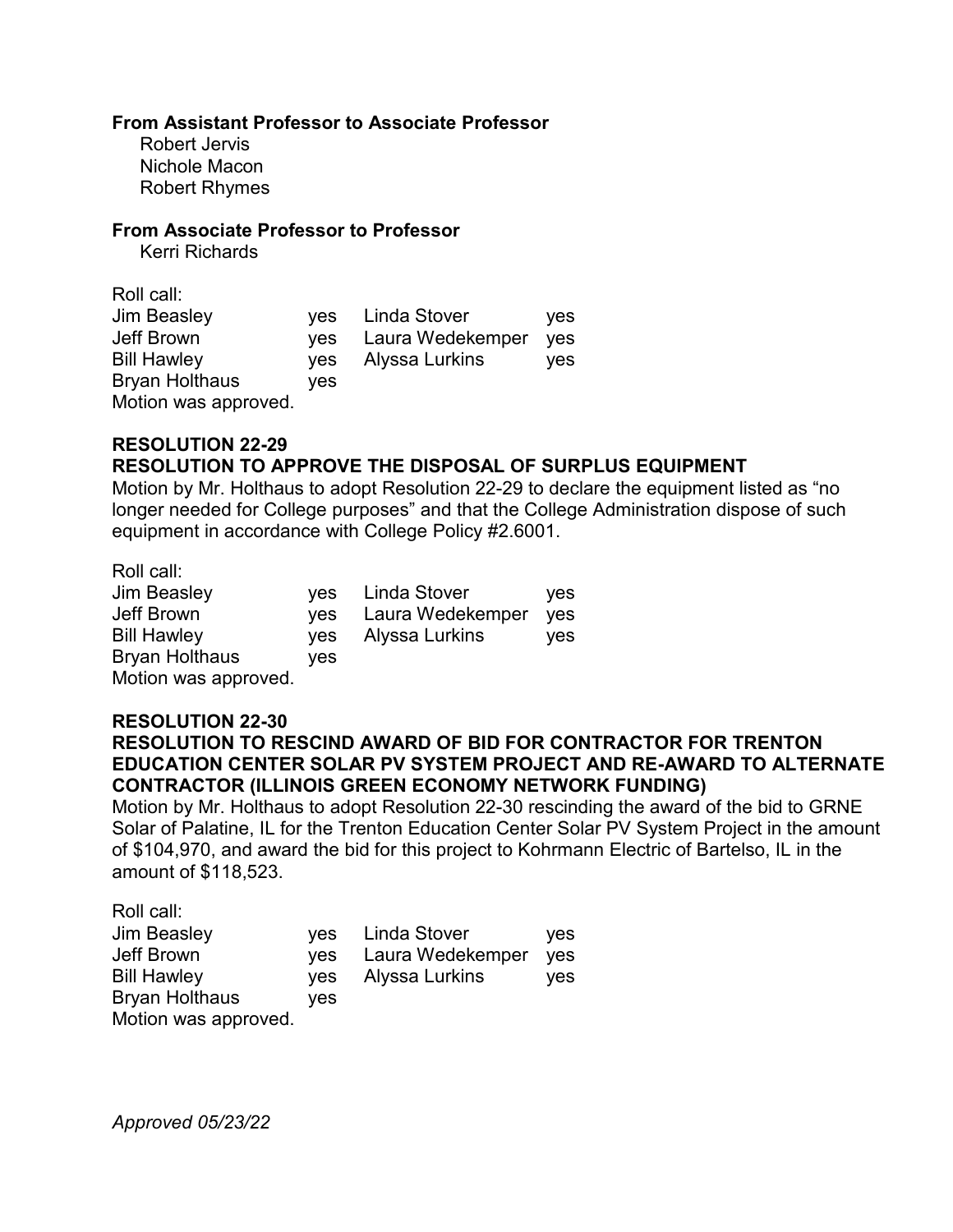## **APPROVAL OF STUDENT SERVICES RESTRUCTURE**

Motion by Mr. Holthaus to approve the following recommendations:

- Eliminate Coordinator of Student Outreach & Athletic Engagement position and assign Fran Windler to Coordinator of Student Athlete Development effective June 1, 2022 at an annual salary of \$49,160 (employee receives an annual \$800 longevity payment).
- Assign Madison Reuss to new position of Coordinator of Recruitment effective July 1, 2022, at an annual salary of \$40,795.

Roll call:

| Jim Beasley           | ves | Linda Stover     | yes |
|-----------------------|-----|------------------|-----|
| Jeff Brown            | yes | Laura Wedekemper | yes |
| <b>Bill Hawley</b>    | ves | Alyssa Lurkins   | yes |
| <b>Bryan Holthaus</b> | ves |                  |     |
| Motion was approved.  |     |                  |     |

# **APPROVAL OF RETIREMENT OF DIRECTOR OF MARKETING**

This item was tabled.

## **APPROVAL OF RESIGNATION OF DIRECTOR OF PHYSICAL PLANT**

Motion by Mr. Beasley to accept with regrets the resignation of Jennings Carter as the Director of Physical Plant effective July 31, 2022.

| Roll call:            |            |                  |     |
|-----------------------|------------|------------------|-----|
| <b>Jim Beasley</b>    |            | yes Linda Stover | yes |
| Jeff Brown            | <b>ves</b> | Laura Wedekemper | yes |
| <b>Bill Hawley</b>    | <b>ves</b> | Alyssa Lurkins   | ves |
| <b>Bryan Holthaus</b> | ves        |                  |     |
| Motion was approved.  |            |                  |     |

## **APPROVAL OF EMPLOYMENT OF BUILDINGS AND GROUNDS TECHNICIAN (REPLACEMENT POSITION)**

Motion by Mr. Holthaus to approve the employment of Presley Thompson as a 40-hour Buildings and Grounds Technician at \$13.00 per hour effective May 2, 2022.

| Roll call:            |     |                  |     |
|-----------------------|-----|------------------|-----|
| <b>Jim Beasley</b>    |     | yes Linda Stover | yes |
| Jeff Brown            | yes | Laura Wedekemper | yes |
| <b>Bill Hawley</b>    | ves | Alyssa Lurkins   | ves |
| <b>Bryan Holthaus</b> | ves |                  |     |
| Motion was approved.  |     |                  |     |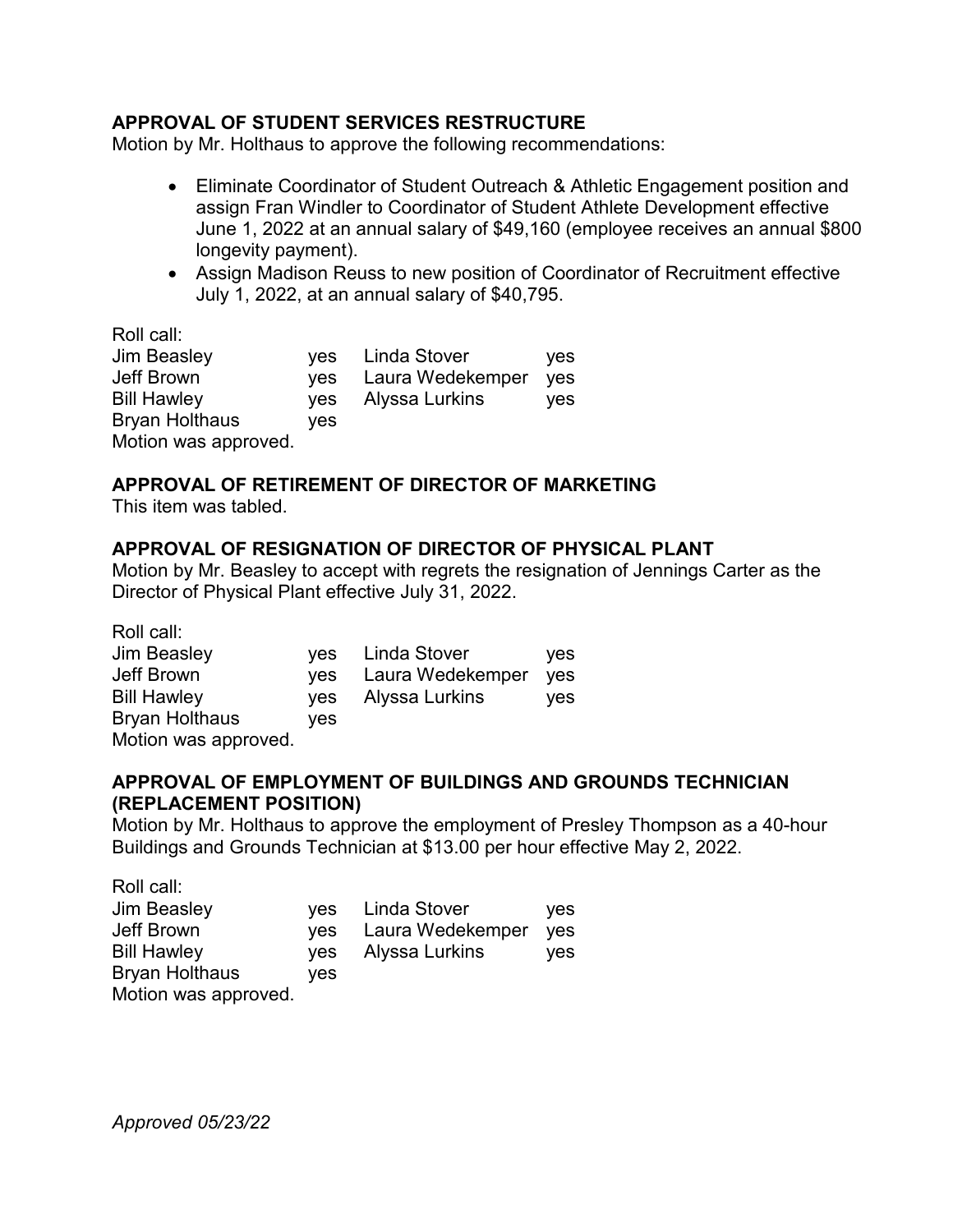## **APPROVAL OF EMPLOYMENT OF BUILDINGS AND GROUNDS TECHNICIAN (REPLACEMENT POSITION)**

Motion by Mrs. Stover to approve the employment of Diane Taintor as a 40-hour Buildings and Grounds Technician at \$13.00 per hour effective May 2, 2022.

| Roll call:            |            |                  |            |
|-----------------------|------------|------------------|------------|
| <b>Jim Beasley</b>    | ves        | Linda Stover     | yes        |
| <b>Jeff Brown</b>     | <b>ves</b> | Laura Wedekemper | <b>ves</b> |
| <b>Bill Hawley</b>    | <b>ves</b> | Alyssa Lurkins   | yes        |
| <b>Bryan Holthaus</b> | ves        |                  |            |
| Motion was approved.  |            |                  |            |

# **APPROVAL OF EMPLOYMENT OF GRANT AND CONTRACT ACCOUNTANT \***

Motion by Mr. Holthaus to approve the employment of Lindsey Utech as a full-time Grant and Contract Accountant effective May 9, 2022 at an annual salary of \$40,000 with eligibility for fringe benefits.

| Roll call:            |            |                  |            |
|-----------------------|------------|------------------|------------|
| <b>Jim Beasley</b>    | ves        | Linda Stover     | <b>ves</b> |
| <b>Jeff Brown</b>     | <b>ves</b> | Laura Wedekemper | yes        |
| <b>Bill Hawley</b>    | ves        | Alyssa Lurkins   | ves        |
| <b>Bryan Holthaus</b> | yes        |                  |            |
| Motion was approved.  |            |                  |            |

## **APPROVAL OF EMPLOYMENT OF STUDENT SUCCESS COACH (REVISEMENT OF REPLACEMENT POSITION)**

Motion by Mrs. Stover to approve the recommendation that the Success Coach position be offered to Paige Webster at an annual starting salary of \$39,000 with an initial start date of May 2, 2022.

| Roll call:            |            |                  |            |
|-----------------------|------------|------------------|------------|
| Jim Beasley           | ves        | Linda Stover     | <b>ves</b> |
| Jeff Brown            | <b>ves</b> | Laura Wedekemper | yes        |
| <b>Bill Hawley</b>    | <b>ves</b> | Alyssa Lurkins   | ves        |
| <b>Bryan Holthaus</b> | yes        |                  |            |
| Motion was approved.  |            |                  |            |

# **APPROVAL OF POSITION OF MATH TRANSITION SUCCESS COACH**

Motion by Mr. Holthaus to approve the recommendation to add Math Transition Coach position for an annual salary of \$48,000 with eligibility for fringe benefits.

This position will have specific focus on the needs of students and will work closely with the Director of Student Retention and Support Services.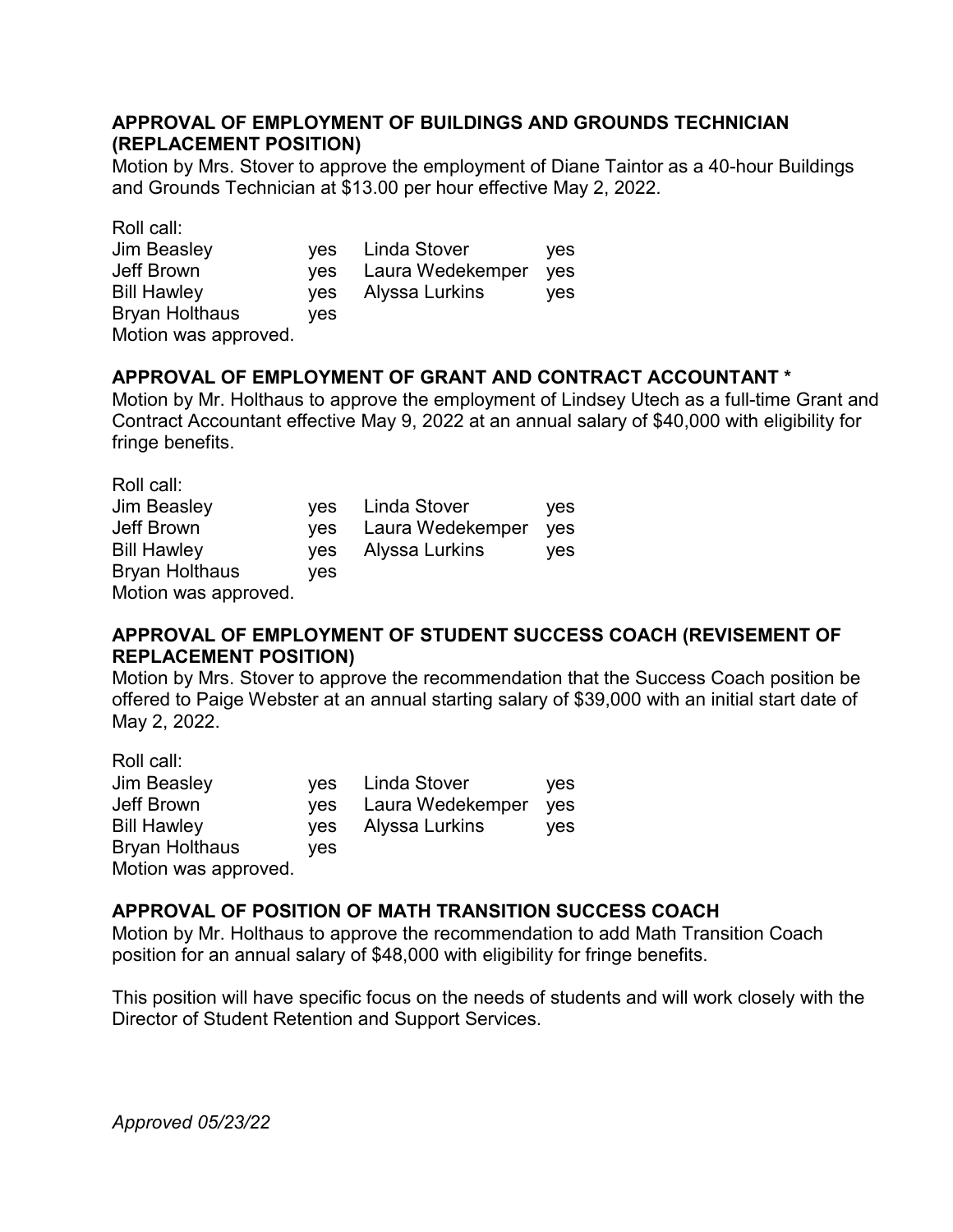Roll call: Jim Beasley yes Linda Stover yes Jeff Brown yes Laura Wedekemper yes Bill Hawley yes Alyssa Lurkins yes Bryan Holthaus yes Motion was approved.

## **SECOND AND FINAL READING REMOVAL OF BOARD BYLAW 1.9700 – AWARD OF EXCELLENCE**

Motion by Mr. Holthaus to approve the termination of Board Bylaw 1.9700 – Award of Excellence as the intent of this Bylaw is now addressed in the newly revised Personnel Procedure 4.8000 – Award and Recognition.

# **FUTURE AGENDA ITEMS**

- A. Approval of Employment of Grant and Contract Accountant
- B. Approval of Employment of Industrial Technology Instructor at FCI Greenville (FDOC Contract Funded)
- C. Approval of Employment of ICAP & Bridge Coordinator
- D. Approval of Employment of Director of Public Safety
- E. Approval of Employment of Vice President of Student Services
- F. Approval of Employment of Athletic Director
- G. Approval of Employment of HVAC Instructor at CCC
- H. Approval of Employment of Mathematics Instructor (Replacement Position) May
- I. Approval of Employment of Speech/Theatre Instructor (Replacement Position) May
- J. Approval of Purchase of Vehicle/Trailer Storage Building
- K. Approval of Vendor to Provide Photo Copier Services
- L. Approval of KCFT Collective Bargaining Agreement

# **TRUSTEE AND PRESIDENT'S COMMENTS AND REPORTS**

## **STUDENT TRUSTEE REPORT**

Alyssa Lurkins expressed her excitement in serving as the Student Trustee. Miss Lurkins was impressed with the number of alumni who came to the play directed by retiring Professor Quinn this past weekend to show their appreciation of him.

# **PRESIDENT'S COMMENTS**

• President Evans advised the College received a \$31,000 donation from McKay Auto Parts. The organization is dissolving and made the decision to donate remaining funds to area high schools and community colleges. President Evans personally thanked Earl Flack for his collaboration and relationship over the years and for considering Kaskaskia College as a recipient of these donated funds.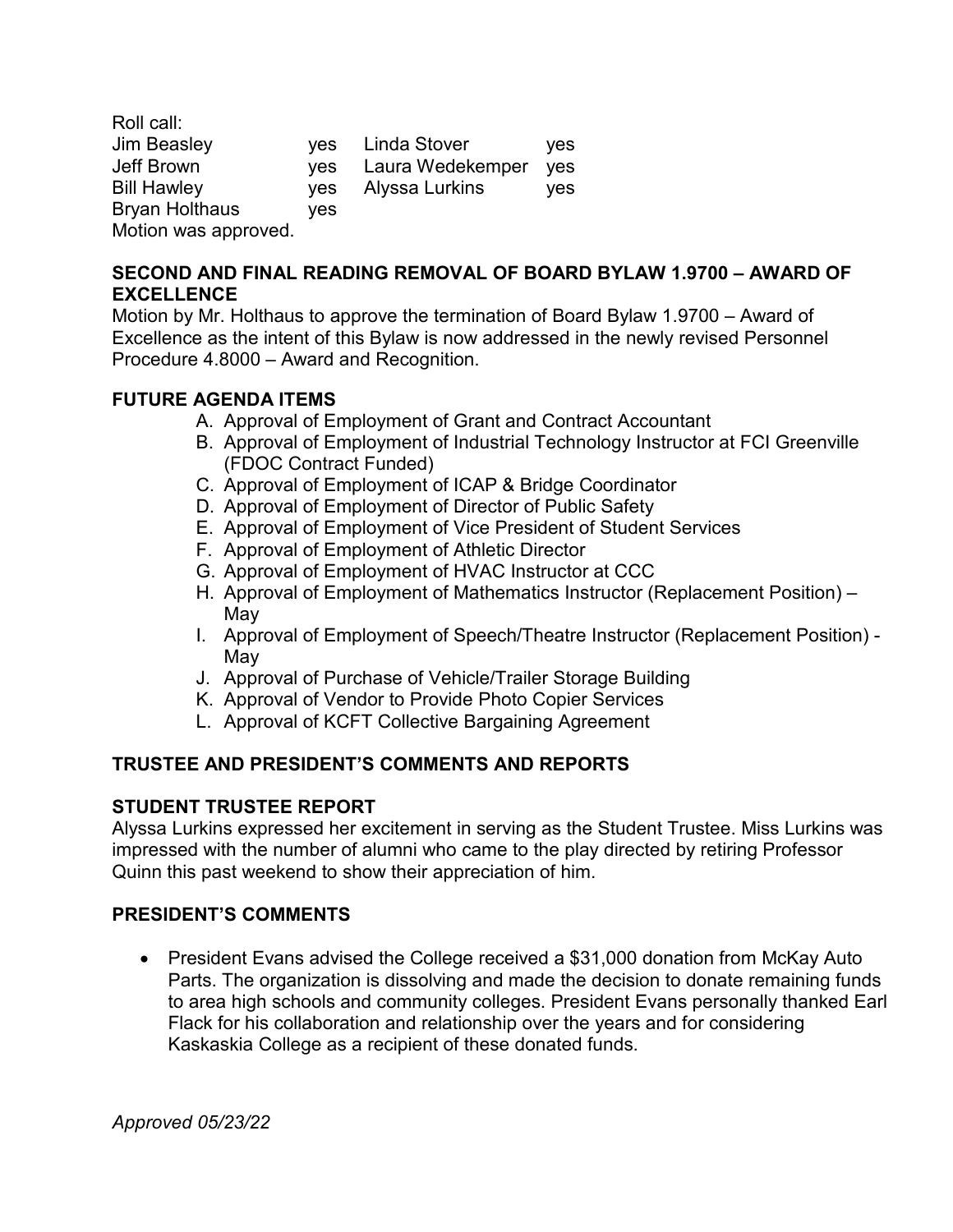- President Evans recognized Todd Wagner on his retirement as the Director of Public Safety and thanked him for his professionalism and the impact he made in the area of public safety for the College during his tenure.
- The HB & L Renovation Project is well underway. The project is moving along very well. The disruption in the use of some hallways, restrooms, etc. and the restricted construction areas give returning students a sense of the improvements they will see when they return in the fall.
- Graduation is scheduled for 6:30 p.m. on May 13, 2022 on the soccer field. As of current date, there were 230 students signed up to walk in graduation.
- President Evans thanks Trustee Jim Beasley and the Veterans Tribute Committee for hosting the recent event to honor veterans. The event was well attended.

# **TRUSTEE INDIVIDUAL COMMENTS**

The Trustees all thanked Todd and Jennings for their service to the College.

Trustee Beasley acknowledged the friendliness of the Information Technology staff and their assistance recently.

Chair Hawley read a resolution the College received from the City of Centralia acknowledging April is Community College Month and thanking the College for their accomplishments with higher education and the continued positive impact the College has in our community.

Chair Hawley read a thank you note received from Clint Koerkenmeier for being selected for the Distinguished Alumni Award. Thank you notes were also read from Dr. Goswami for the retirement gift he received and the family of Berniece Rosener for remembering them in the death of their loved one.

Chair Hawley reminded everyone to complete their Statement of Economic Interest.

## **ADJOURNMENT**

Motion by Jim Beasley to adjourn. All members voted yes by voice vote. The meeting adjourned at 7:33 p.m.

Kaskaskia College Kaskaskia College

\_\_\_\_\_\_\_\_\_\_\_\_\_\_\_\_\_\_\_\_\_\_\_\_\_\_\_\_\_\_\_ \_\_\_\_\_\_\_\_\_\_\_\_\_\_\_\_\_\_\_\_\_\_\_\_\_\_\_\_\_ Chair, Board of Trustees Secretary, Board of Trustees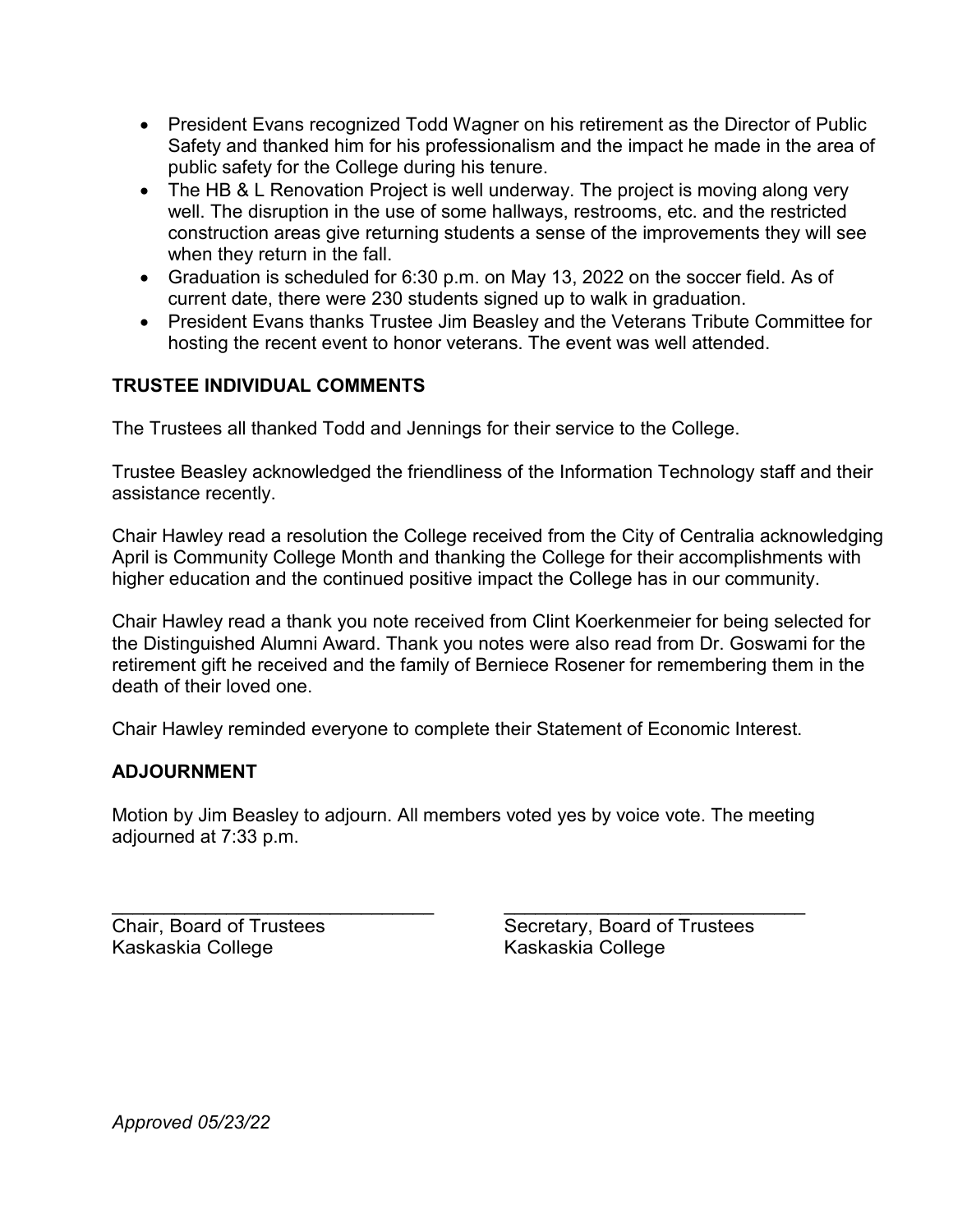# **RESOLUTION 22-21**

# **RESOLUTION HONORING STUDENT TRUSTEE Alexis Enke**

**WHEREAS,** Alexis Enke served as a student member of the Board of Trustees of Kaskaskia College from April 2021, through April 2022; and

**WHEREAS,** she has given generously of her time, energy, and talents in her responsibilities to the college as student trustee; and

**WHEREAS,** she has been a member of the Women's Soccer Team and a mentor to many athletes as well as other members of the student body; and

**WHEREAS,** she has participated in the college's development and has represented her constituencies with enthusiasm;

**NOW, THEREFORE, BE IT RESOLVED,** that the Board of Trustees of Kaskaskia College, Community College District No. 501, publicly express its sincere appreciation to **Alexis Enke** with the congratulations of the Board of Trustees and the college.

**BY ORDER** of the Board of Trustees, Kaskaskia College, Community College District No. 501, 27210 College Road, Centralia, Illinois.

**\_\_\_\_\_\_\_\_\_\_\_\_\_\_\_\_\_\_\_\_\_\_\_\_\_\_ \_\_\_\_\_\_\_\_\_\_\_\_\_\_\_\_\_\_\_\_\_\_\_\_\_\_\_\_\_**

SIGNED THIS 25th DAY OF APRIL 2022

Kaskaskia College Kaskaskia College

Chairman, Board of Trustees Secretary, Board of Trustees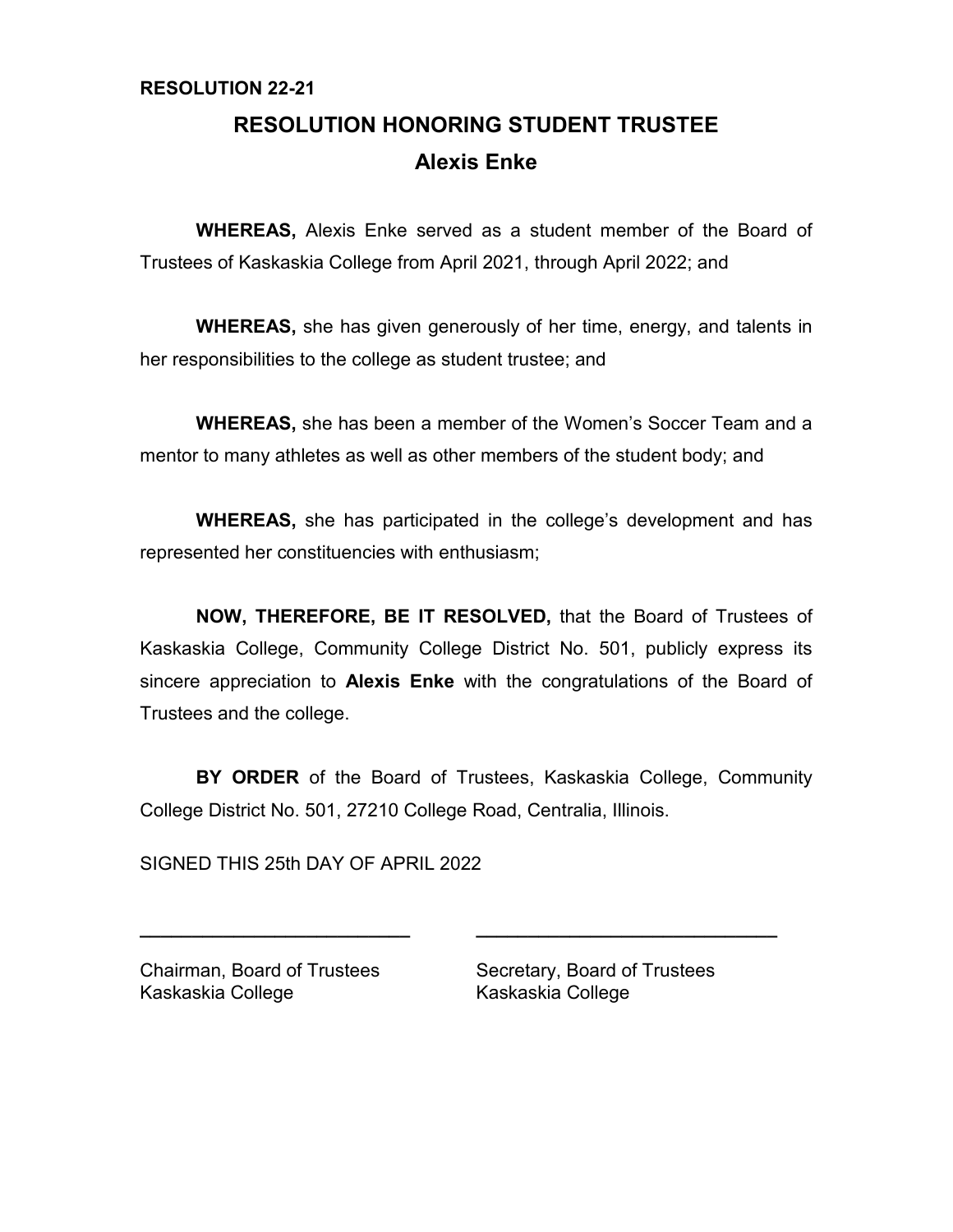## **RESOLUTION TO APPROVE THE PURCHASE OF AN ELECTRIC FORKLIFT AND ELECTRIC PALLET TRUCK (CENTRALIA CORRECTIONAL CENTER EDUCATION PROGRAM CTEI GRANT FUNDING)**

**WHEREAS,** the college's education program at the Centralia Correctional Center (CCC) is developing a new Warehousing program; and

**WHEREAS,** two pieces of instructional equipment that need to be purchased are an electric forklift and an electric pallet truck; and

**WHEREAS,** in addition to publishing a legal notice in the March 18, 2022 edition of the *Centralia Morning Sentinel*, the following vendors were emailed a copy of the invitation to bid document:

| <b>Vendor</b>                  | <b>City/State</b> |
|--------------------------------|-------------------|
| <b>Black Equipment Company</b> | Mt. Vernon, IL    |
| <b>Wiese USA</b>               | Mt. Vernon, IL    |
| <b>Forklifts of St. Louis</b>  | St. Louis, MO     |
| <b>MH Equipment Company</b>    | Earth City, MO    |
| <b>Connell Company</b>         | St. Louis, MO     |
| <b>Bahrns ToyotaLift</b>       | Effingham, IL     |
| <b>Hupp ToyotaLift</b>         | Peoria, IL        |

And,

**WHEREAS,** the CTEI Grant requires that all funds be obligated and expensed prior to June 30, 2022. Therefore, the bid specifications indicated that the awarded bidder must be capable of delivering the equipment no later than June 30, 2022; and

**WHEREAS,** the following sealed bids were received for the electric forklift: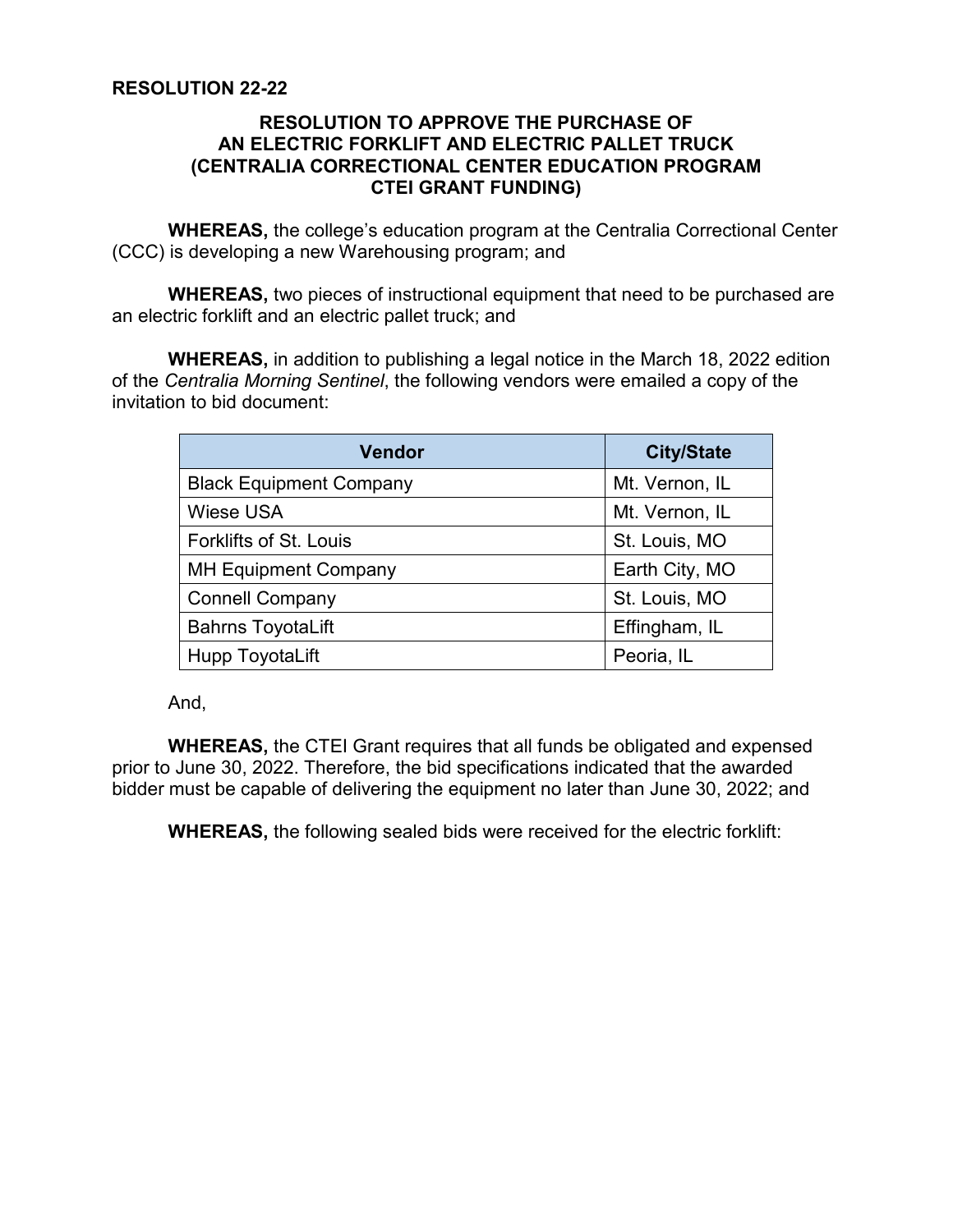| <b>Vendor</b>                  | <b>Forklift</b><br><b>Manufacturer</b> | <b>Bid Price</b> | <b>Ability to</b><br><b>Deliver Prior to</b><br>June 30, 2022 | <b>Vendor Comments</b>                                                  |
|--------------------------------|----------------------------------------|------------------|---------------------------------------------------------------|-------------------------------------------------------------------------|
| <b>Bahrns Equipment</b>        | Heli                                   | \$40,263.00      | <b>Yes</b>                                                    | Lifting Capacity - 5,000 lbs.<br>Available for delivery in 2 weeks      |
| <b>Black Equipment Company</b> | Yale                                   | \$43,141.02      | Yes                                                           | Lifting Capacity $-5,000$ lbs.<br>Available for delivery on May 5, 2022 |
| <b>Black Equipment Company</b> | Yale                                   | \$41,569.02      | <b>No</b>                                                     | Lifting Capacity $-5,000$ lbs.<br>Available for delivery in 55 weeks    |
| <b>Black Equipment Company</b> | Yale                                   | \$39,801.34      | No                                                            | Lifting Capacity $-4,000$ lbs.<br>Available for delivery in 55 weeks    |

And,

**WHEREAS,** while the low bid was submitted by Black Equipment Company, their electric forklift has an estimated 55-week lead time. Subsequently, they are unable to deliver prior to June 30, 2022 and, therefore, the company's bid is considered nonresponsive; and

**WHEREAS,** based on a review of the bids received, the low bid submitted for an electric forklift capable of being delivered prior to June 30, 2022 has been submitted by Bahrns Equipment of Effingham, IL in the amount of \$40,263.00; and

**WHEREAS,** the following sealed bids were received for the electric pallet truck:

| <b>Vendor</b>                  | <b>Pallet Truck</b><br><b>Manufacturer</b> | <b>Bid Price</b> | <b>Ability to</b><br><b>Deliver Prior to</b><br>June 30, 2022 | <b>Vendor Comments</b>                                                  |
|--------------------------------|--------------------------------------------|------------------|---------------------------------------------------------------|-------------------------------------------------------------------------|
| <b>Bahrns Equipment</b>        | Heli                                       | \$2,999.00       | <b>Yes</b>                                                    | Lifting Capacity - 4,400 lbs.<br>Available for immediate delivery       |
| <b>Black Equipment Company</b> | Yale                                       | \$5,699.30       | Yes                                                           | Lifting Capacity $-5,000$ lbs.<br>Available for delivery on May 5, 2022 |

And,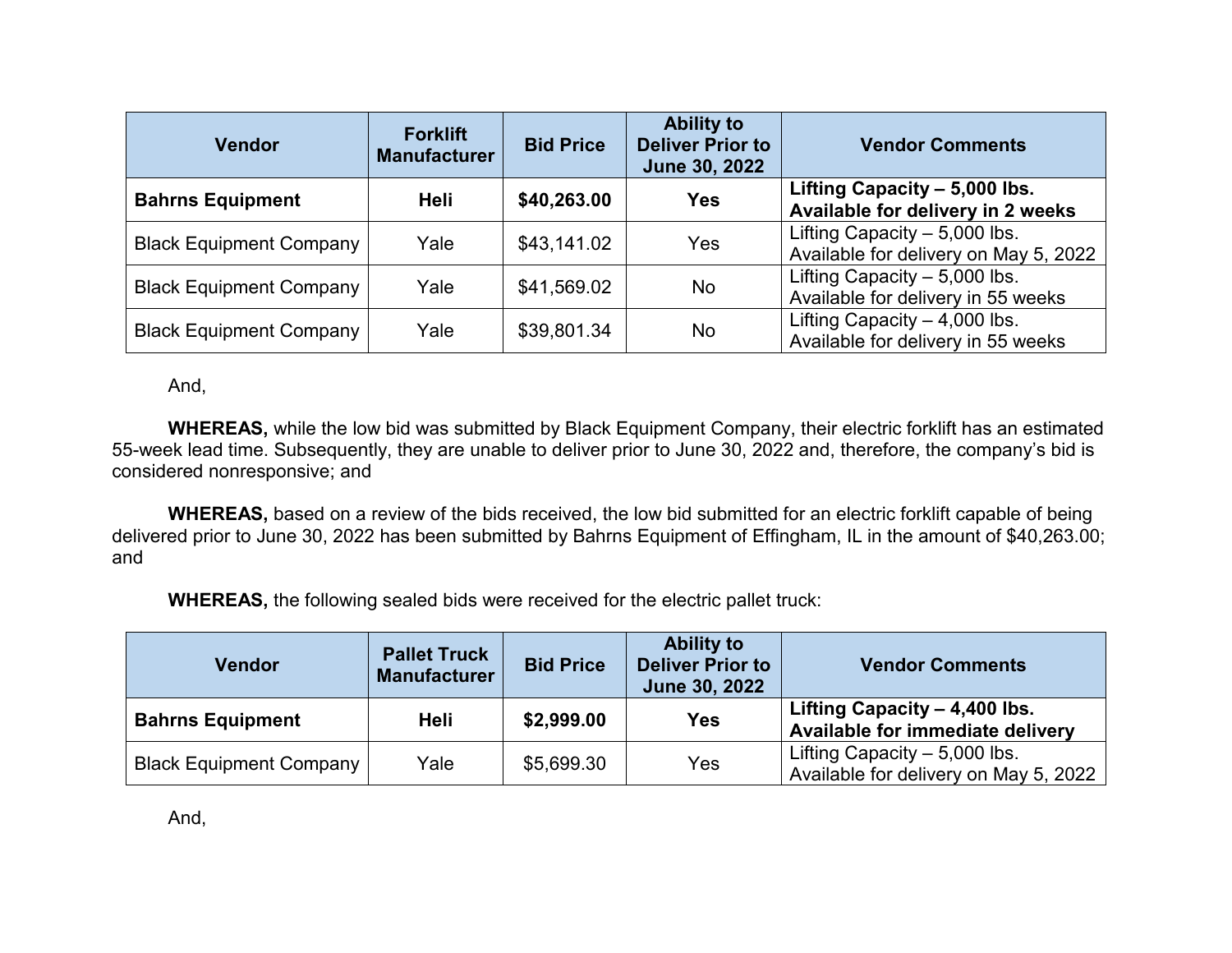**WHEREAS,** based on a review of the bids received, the low bid submitted for an electric pallet truck capable of being delivered prior to June 30, 2022 has been submitted by Bahrns Equipment of Effingham IL in the amount of \$2,999.00; and

**WHEREAS,** funding for the purchase of the electric forklift and electric pallet truck is coming from the Centralia Correctional Center Education Program's Career and Technical Education Improvement Grant.

**NOW, THEREFORE, BE IT RESOLVED BY THE BOARD OF TRUSTEES OF KASKASKIA COLLEGE, COMMUNITY COLLEGE DISTRICT #501, that the Board approve the purchase of an electric forklift in the amount of \$40,263 and the purchase of an electric pallet truck in the amount of \$2,999 from Bahrns Equipment of Effingham, IL.**

Dated this 25<sup>th</sup> day of April 2022

Kaskaskia College

\_\_\_\_\_\_\_\_\_\_\_\_\_\_\_\_\_\_\_\_\_\_\_\_\_ \_\_\_\_\_\_\_\_\_\_\_\_\_\_\_\_\_\_\_\_\_\_\_\_\_\_\_\_ Chair, Board of Trustees<br>
Kaskaskia College<br>
Kaskaskia College<br>
Kaskaskia College<br>
Kaskaskia College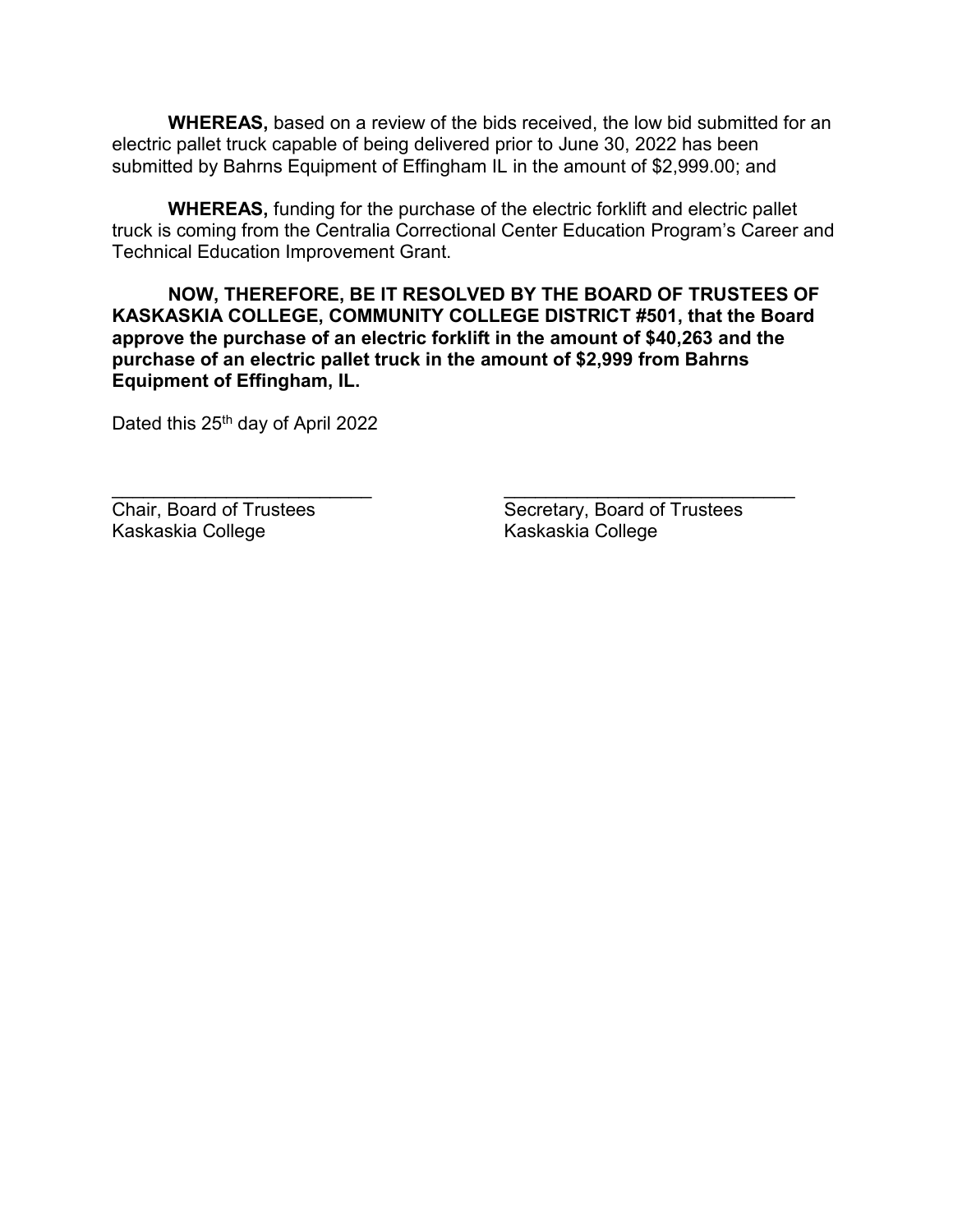## **RESOLUTION TO APPROVE THE PURCHASE OF PROGRAMMABLE LOGIC CONTROLLER TRAINERS (TITLE III GRANT FUNDING)**

**WHEREAS,** the college's Title III Grant provides funding for the purchase of programmable logic controller (PLC) trainers to be used for instructional purposes in the Industrial Technology Program; and

**WHEREAS,** each PLC trainer is equipped with a controller, variable frequency drive, and network switch to allow students to apply industrial networking principles; and

**WHEREAS,** the PLC trainers will be used to support the Industrial Technology Program's hybrid learning format which provides significant amounts of hands-on work in the industrial technology labs; and

**WHEREAS,** in addition to publishing a legal notice in the March 31, 2022 edition of the Centralia Morning Sentinel, the following vendors were emailed a copy of the invitation to bid document:

| <b>Vendor</b>                 | <b>City/State</b>        |
|-------------------------------|--------------------------|
| Aidex                         | Rossville, IL            |
| <b>Moss Education Systems</b> | Johnstone, IA            |
| Future Tek, Inc.              | Columbus, MS             |
| <b>DEPCO Enterprises, LLC</b> | Frontenac, KS            |
| <b>ITU Learn</b>              | Dugger, IN               |
| Grainger                      | St. Louis, MO            |
| Zoro Tools                    | <b>Buffalo Grove, IL</b> |
| <b>PWXPress</b>               | Jacksonville, FL         |

And,

**WHEREAS,** as a result of the solicitation of bids, the college received one bid from DEPCO Enterprises, LLC of Frontenac KS; and

**WHEREAS,** the company bid an alternate PLC trainer and an alternate VFD trainer. The Assistant Professor of Industrial Technology has reviewed the bid submitted and spoken with the company's sales representative, and is comfortable with the two alternate items; and

**WHEREAS,** the following table details the results of the bid received: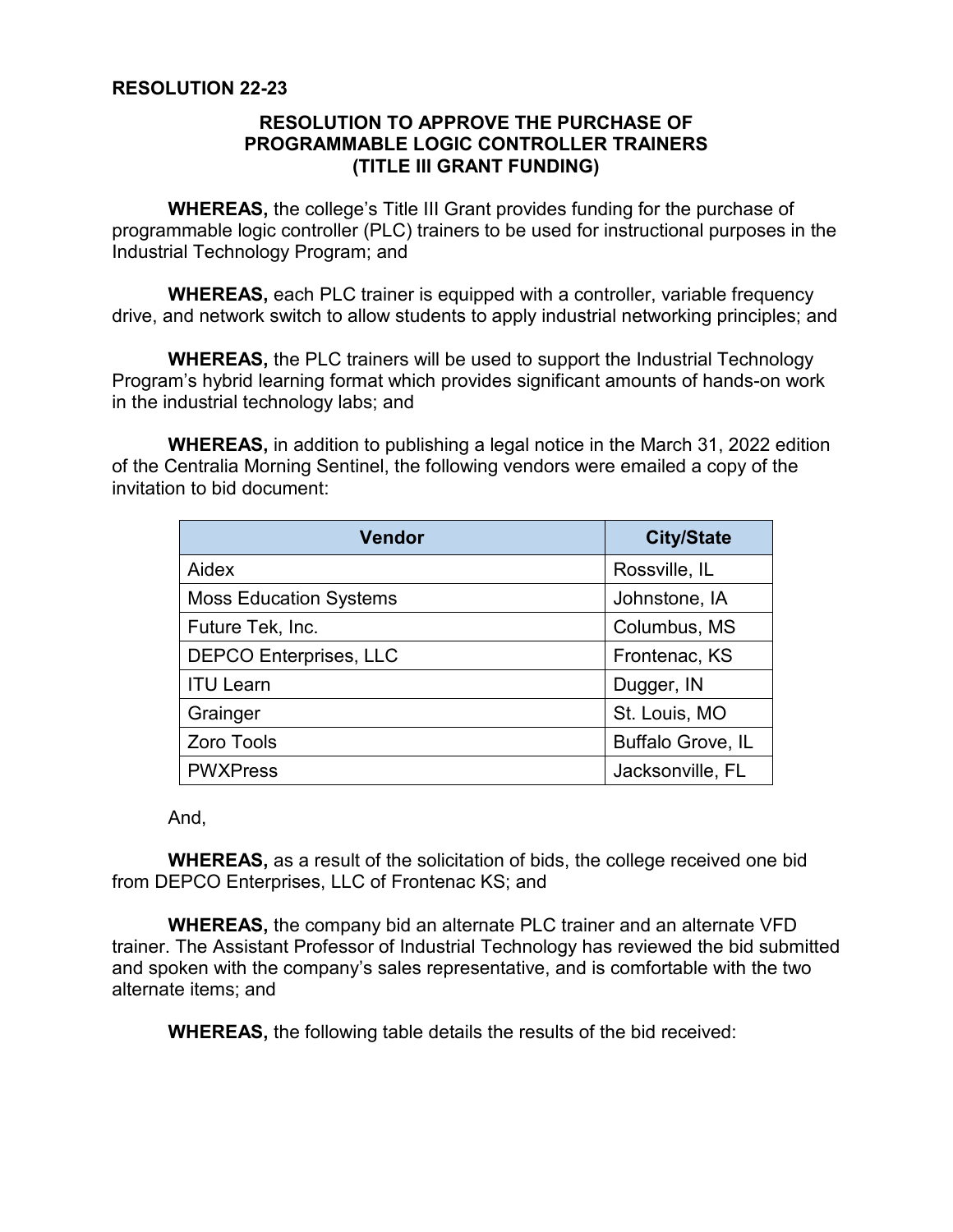| <b>Item Description</b>                                     | Quantity | <b>Unit Bid</b><br><b>Price</b> | <b>Extended</b><br><b>Bid Price</b> |
|-------------------------------------------------------------|----------|---------------------------------|-------------------------------------|
| Allen Bradley MicroLogix 1100 PLC<br><b>Training System</b> | 12       | \$3,995                         | \$47,840                            |
| Allen Bradley PowerFlex 40 Series<br><b>Training System</b> | 10       | \$3,595                         | \$35,950                            |
|                                                             |          | Shipping:                       | \$1,125                             |
|                                                             |          | <b>Total Bid Price:</b>         | \$84,915                            |

**WHEREAS,** the company made an error in calculating the extended bid price for the Allen Bradley MicroLogix 1100 PLC training system. The total extended bid price should be \$47,940 (12 X \$3.995) instead of \$47,840. However, the company has agreed to honor the extended bid price of \$47,840.

**NOW, THEREFORE, BE IT RESOLVED BY THE BOARD OF TRUSTEES OF KASKASKIA COLLEGE, COMMUNITY COLLEGE DISTRICT #501, that the Board approve the purchase of programmable logic controller trainers from DEPCO Enterprises, LLC of Frontenac, KS in the amount of \$84,915**.

Dated this 25<sup>th</sup> day of April 2022

Kaskaskia College Kaskaskia College

\_\_\_\_\_\_\_\_\_\_\_\_\_\_\_\_\_\_\_\_\_\_\_\_\_ \_\_\_\_\_\_\_\_\_\_\_\_\_\_\_\_\_\_\_\_\_\_\_\_\_\_\_\_ **Chair, Board of Trustees** Secretary, Board of Trustees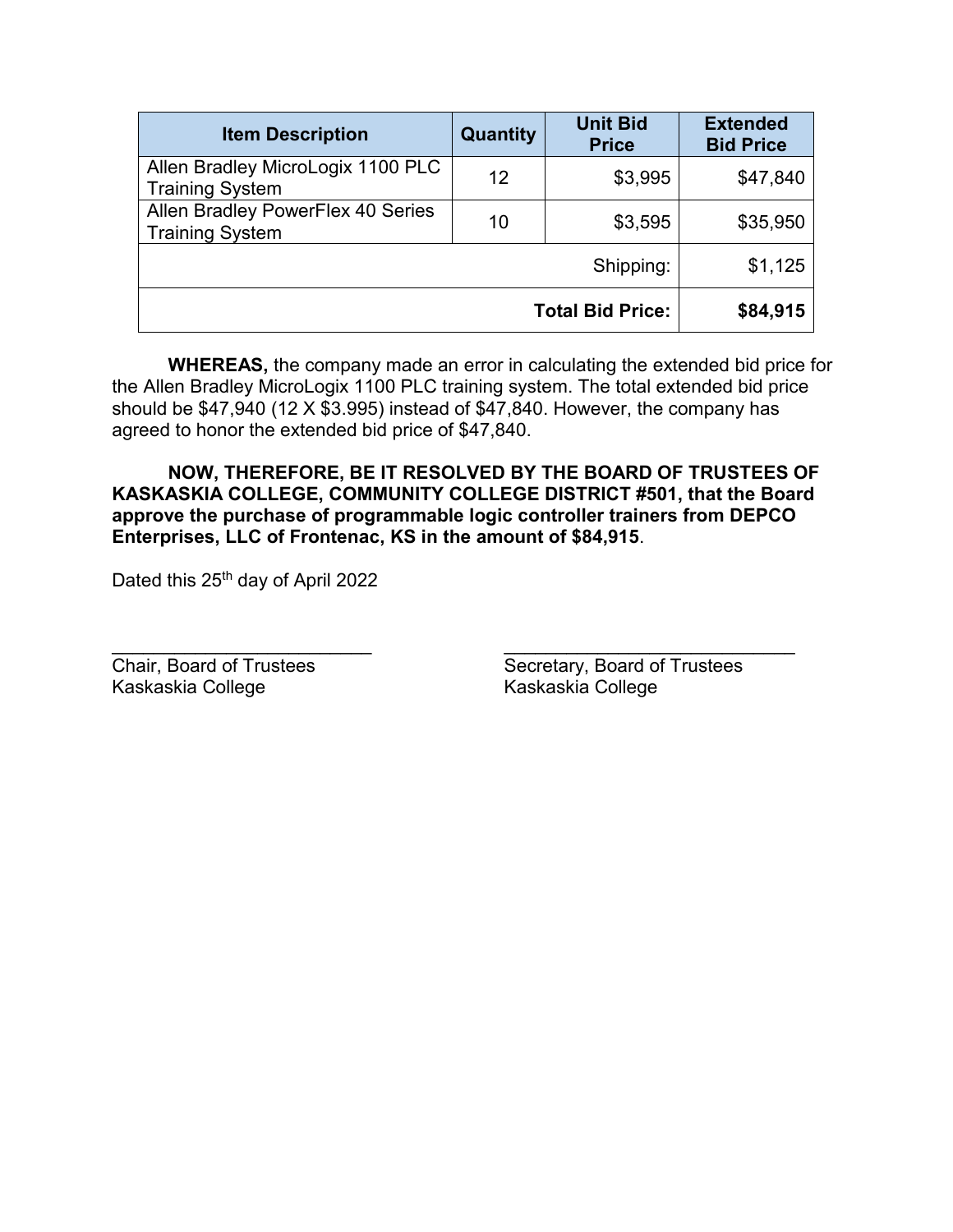## **RESOLUTION 22-24**

## **RESOLUTION TO APPROVE THE PURCHASE OF INDOOR WALK-IN COOLER/FREEZER COMPONENTS (CENTRALIA CORRECTIONAL CENTER EDUCATION PROGRAM CTEI GRANT FUNDING)**

**WHEREAS,** the college's education program at the Centralia Correctional Center (CCC) is developing a new HVAC program; and

**WHEREAS,** instructional equipment needed to be purchased for the program includes indoor walk-in cooler/freezer components; and

**WHEREAS,** the indoor walk-in cooler/freezer components include one 8' X 8' X 8' structure with a separate cooling system and freezer system for dual-purpose instruction for students in the HVAC program; and

**WHEREAS,** in addition to publishing a legal notice in the March 26, 2022 edition of the *Centralia Morning Sentinel*, the following vendors were emailed a copy of the invitation to bid document:

| <b>Vendor</b>                         | <b>City/State</b> |
|---------------------------------------|-------------------|
| <b>Rapids Wholesale</b>               | Earth City, MO    |
| <b>Central Restaurant Products</b>    | Indianapolis, IN  |
| <b>Hubert Company</b>                 | Harrison, OH      |
| <b>Yukon Refrigeration Company</b>    | Mt. Vernon, IL    |
| <b>Katom Restaurant Supply</b>        | Kodak, TN         |
| <b>United Refrigeration</b>           | Collinsville, IL  |
| <b>Crescent Parts &amp; Equipment</b> | Belleville, IL    |
| Tiles In Style                        | South Holland, IL |
| Douglas Equipment                     | Bluefield, WV     |
| <b>Technology International</b>       | Lake Mary, FL     |
| <b>Benoist Brothers</b>               | Mt. Vernon, IL    |

And,

**WHEREAS,** funding for the purchase of the indoor walk-in cooler/freezer components will come from the Centralia Correctional Center Education Program's Career and Technical Education Improvement Grant; and

**WHEREAS,** the CTEI Grant requires that all funds be obligated and expensed prior to June 30, 2022. Therefore, the bid specifications indicated that the awarded bidder must be capable of delivering the equipment no later than June 30, 2022; and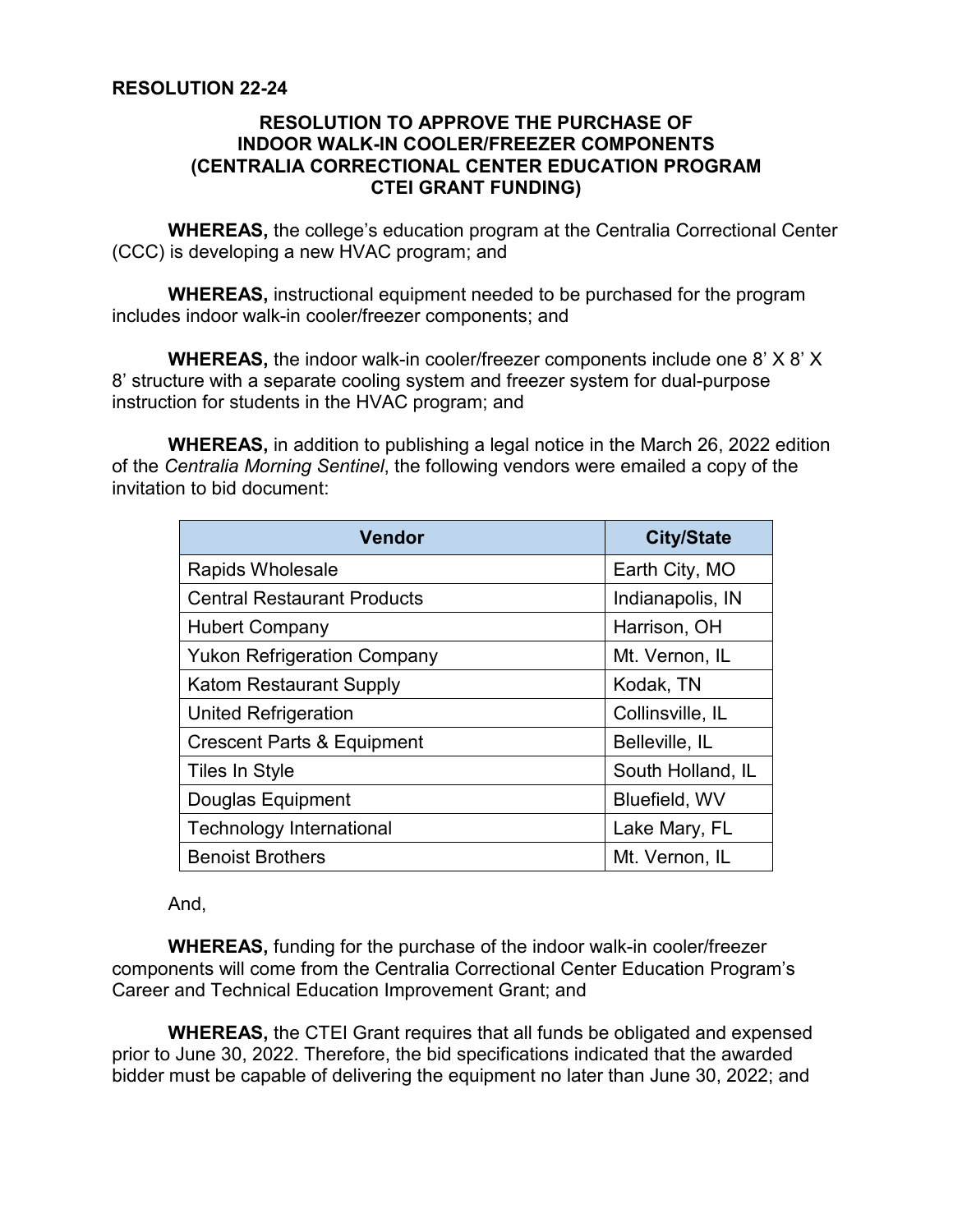**WHEREAS,** the following sealed bids were received:

| Vendor                                | <b>Bid Price</b> | <b>Ability to Deliver Prior to</b><br>June 30, 2022 |           |  |
|---------------------------------------|------------------|-----------------------------------------------------|-----------|--|
|                                       |                  | <b>Yes</b>                                          | <b>No</b> |  |
| <b>Crescent Parts &amp; Equipment</b> | \$19,325.16      | No. Projected delivery is<br>16 to 22 weeks.        |           |  |
| <b>Hubert Company</b>                 | \$27,238.00      | No. Projected delivery is<br>12 weeks.              |           |  |
| <b>Douglas Equipment</b>              | \$31,165.00      | No response                                         |           |  |
| <b>Benoist Brothers</b>               | \$19,688.04      | Yes. Projected delivery<br>is 5 to 8 weeks.         |           |  |

And,

**WHEREAS,** the low bid has been submitted by Crescent Parts & Equipment of Belleville, IL, and the company has indicated their lead time at 16 to 22 weeks, and they are unable to guarantee a delivery date with the current supply chain issues they have with their manufacturers; and

**WHEREAS,** due to Crescent Parts & Equipment's inability to guarantee a delivery date prior to June 30, 2022, the company's bid is considered nonresponsive; and

**WHEREAS,** based on a review of the bids received, the low bid submitted for the indoor walk-in cooler/freezer components capable of being delivered prior to June 30, 2022 has been submitted by Benoist Brothers of Mt. Vernon, IL in the amount of \$19,688.04; and

**NOW, THEREFORE, BE IT RESOLVED BY THE BOARD OF TRUSTEES OF KASKASKIA COLLEGE, COMMUNITY COLLEGE DISTRICT #501, that the Board approve the purchase of the indoor walk-in cooler/freezer components from Benoist Brothers of Mt. Vernon, IL in the amount of \$19,688.04.**

Dated this 25<sup>th</sup> day of April 2022

Kaskaskia College Kaskaskia College

\_\_\_\_\_\_\_\_\_\_\_\_\_\_\_\_\_\_\_\_\_\_\_\_\_ \_\_\_\_\_\_\_\_\_\_\_\_\_\_\_\_\_\_\_\_\_\_\_\_\_\_\_\_ Chair, Board of Trustees Secretary, Board of Trustees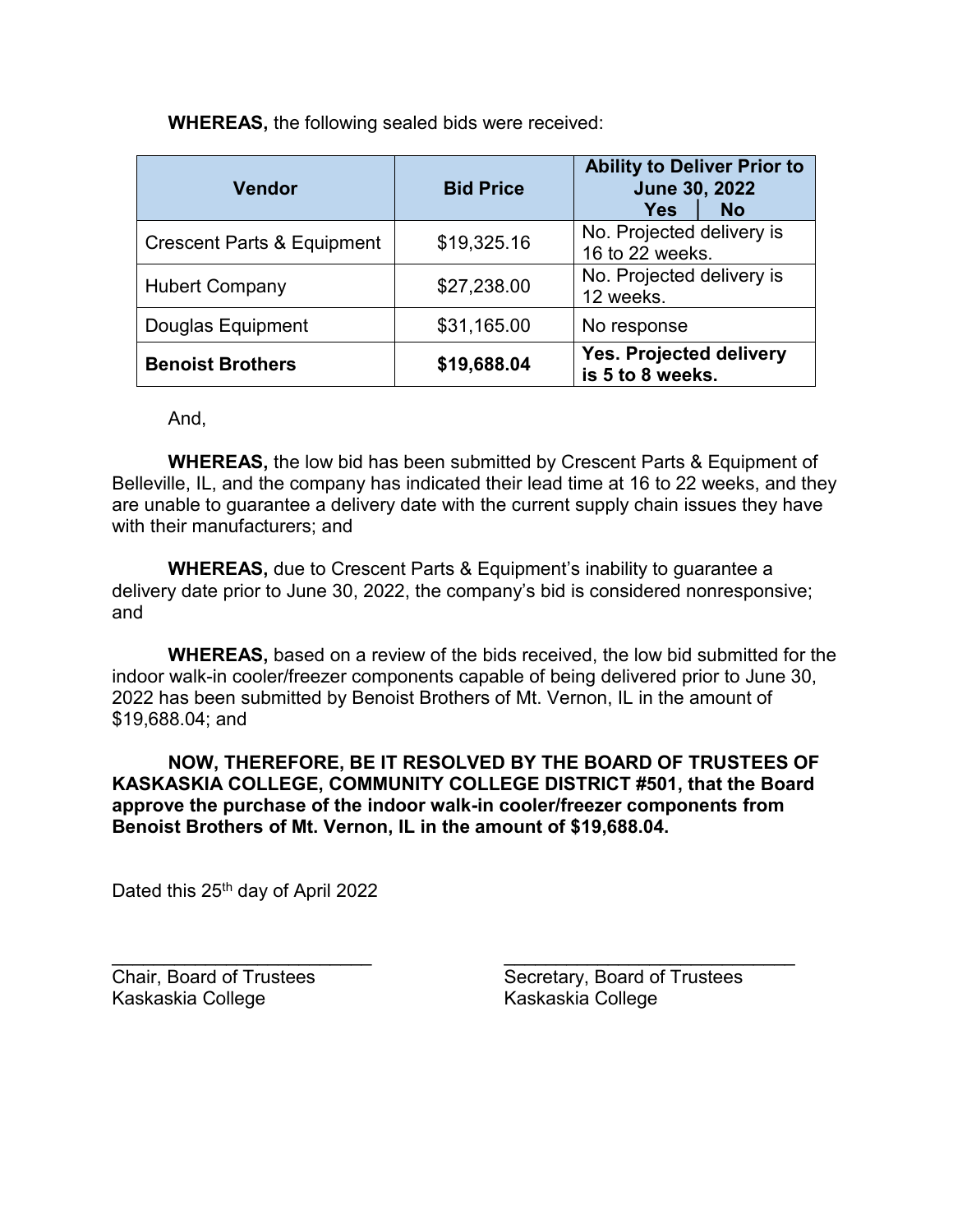## **RESOLUTION 22-25**

## **RESOLUTION TO APPROVE THE PURCHASE OF HVAC INSTRUCTIONAL EQUIPMENT (CENTRALIA CORRECTIONAL CENTER EDUCATION PROGRAM CTEI GRANT FUNDING)**

**WHEREAS,** the college's education program at the Centralia Correctional Center (CCC) is developing a new HVAC program; and

**WHEREAS,** several pieces of instructional equipment needed for the program include two complete HVAC furnace and A/C systems, a rooftop gas package unit, and a complete heat pump system; and

**WHEREAS,** in addition to publishing a legal notice in the March 26, 2022 edition of the *Centralia Morning Sentinel*, the following vendors were emailed a copy of the invitation to bid document:

| <b>Vendor</b>                          | <b>City/State</b> |
|----------------------------------------|-------------------|
| Kohnen Air Conditional & Heating, Inc. | Germantown, IL    |
| Bel-O Sales and Service, Inc.          | Belleville, IL    |
| Culbertson Heating and Cooling, Inc.   | Vandalia, IL      |
| Albers Heating & Air Conditioning      | Aviston, IL       |
| <b>Benoist Brothers</b>                | Mt. Vernon, IL    |
| Koch Air                               | Mt. Vernon, IL    |
| <b>Carterville Winair Company</b>      | Carterville, IL   |
| Baer Heating & Cooling                 | Trenton, IL       |
| <b>Tiles In Style</b>                  | South Holland, IL |
| Southern Illinois Sheet Metal          | Johnson City, IL  |

And,

**WHEREAS,** funding for the purchase of the HVAC instructional equipment will come from the Centralia Correctional Center Education Program's Career and Technical Education Initiative (CTEI) Grant; and

**WHEREAS,** the CTEI Grant requires that all funds be obligated and expensed prior to June 30, 2022. Therefore, the bid specifications indicated that the awarded bidder must be capable of delivering the equipment no later than June 30, 2022; and

**WHEREAS,** the bid specifications included several potential equipment manufacturers and bidders were encouraged to provide bid pricing on as many manufacturers as possible; and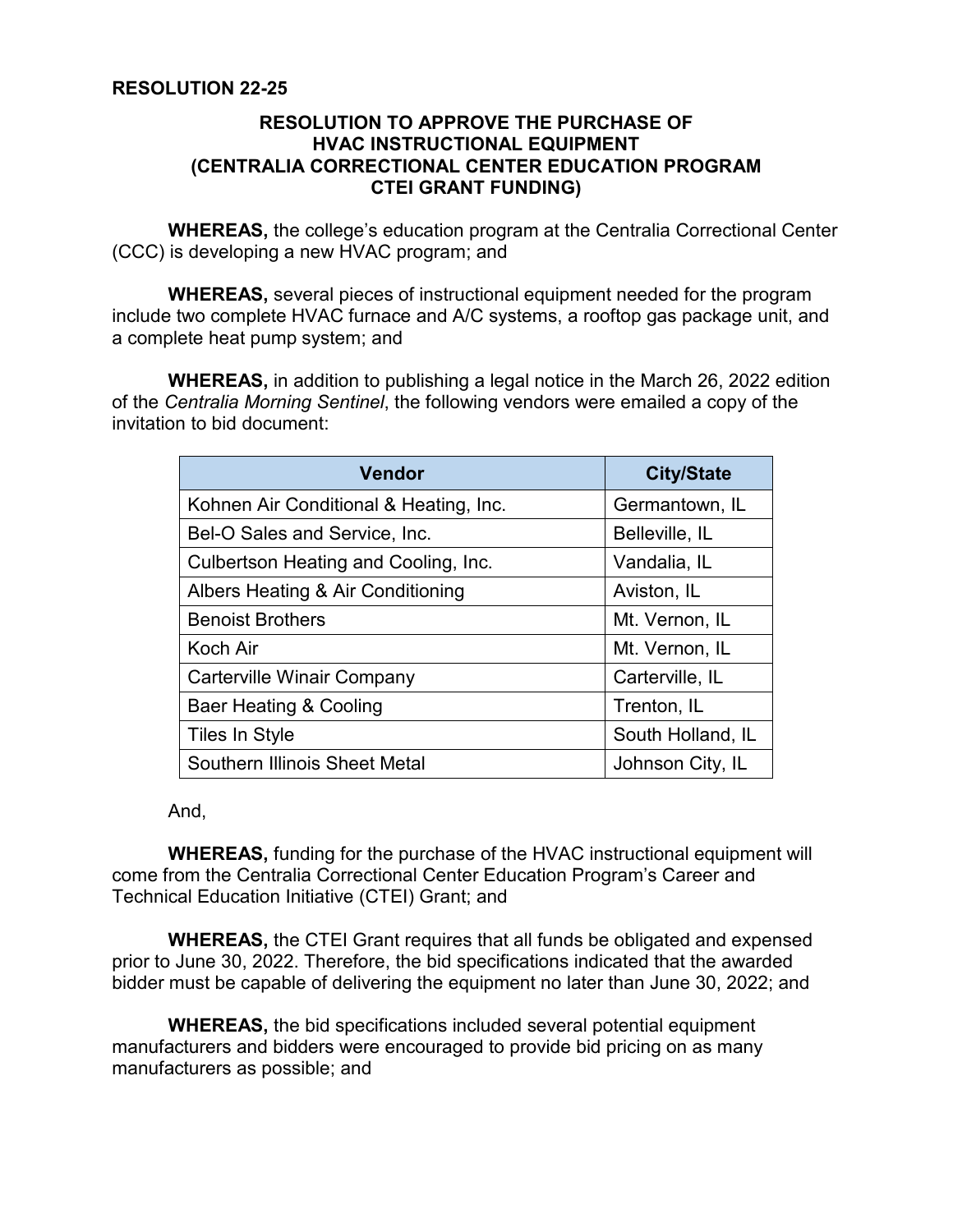**WHEREAS,** bids were solicited for the following four pieces of instructional equipment:

- **Item No 1:** Complete HVAC furnace and A/C system with an efficiency rating of 90% or higher
- **Item No 2:** Complete HVAC furnace and A/C system with an efficiency rating of 80%
- **Item No 3:** Rooftop gas package unit
- **Item No 4:** Complete heat pump system

And,

**WHEREAS,** the bid specifications indicated that in order to provide students with exposure to multiple manufacturers for Items No. 1 and 2, the college will select the lowest bid for the manufacturers listed in Item No. 1. For Item No. 2, the college will select the lowest bid submitted for the manufacturers listed with the exception of the manufacturer selected for Item No. 1. As an example, if the lowest bid submitted for Item No. 1 is a Luxaire unit, a Luxaire unit will not be considered for Item No. 2 in order to provide students with exposure to multiple manufacturers as part of their classroom experience; and

**WHEREAS,** the following sealed bids were received: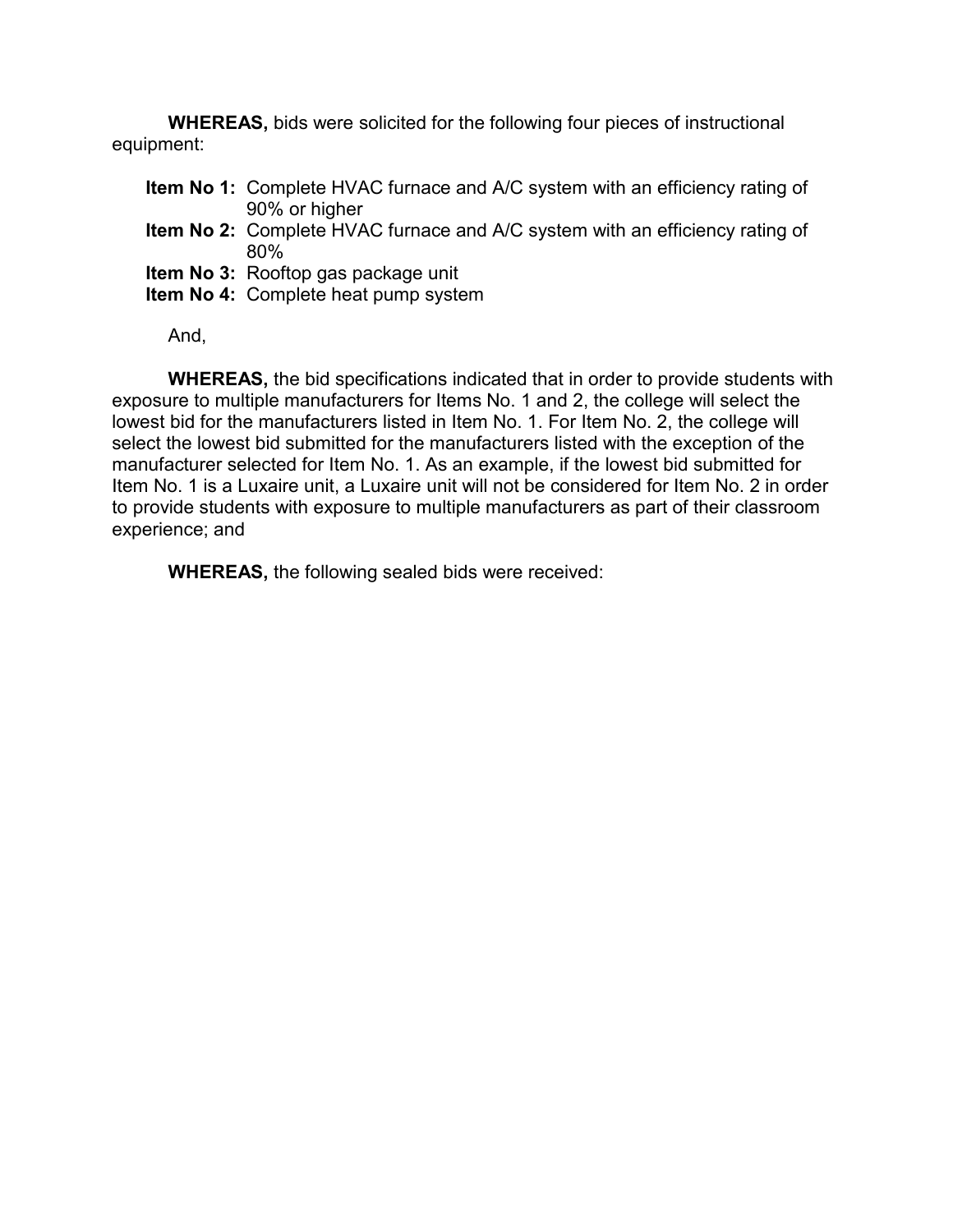# **Item No. 1: Complete HVAC furnace and A/C system with an efficiency rating of 90% or higher**

| <b>Vendor</b>                                | <b>Carrier</b> | <b>Ruud</b> | <b>Rheem</b> | <b>Trane</b> | <b>Luxaire</b> | <b>Tempstar</b> | Other -<br><b>Coleman</b> |
|----------------------------------------------|----------------|-------------|--------------|--------------|----------------|-----------------|---------------------------|
| <b>Culbertson Heating &amp; Cooling</b>      | \$5,118.00     | No Bid      | \$5,756.00   | No Bid       | No Bid         | No Bid          | \$5,262.00                |
| <b>Albers Heating &amp; Air Conditioning</b> | No Bid         | No Bid      | No Bid       | No Bid       | \$4,337.00     | No Bid          | No Bid                    |

# **Item No 2: Complete HVAC furnace and A/C system with an efficiency rating of 80%**

| <b>Vendor</b>                           | <b>Carrier</b> | <b>Ruud</b> | <b>Rheem</b> | <b>Trane</b> | <b>Luxaire</b> | <b>Tempstar</b> | Other -<br><b>Coleman</b> |
|-----------------------------------------|----------------|-------------|--------------|--------------|----------------|-----------------|---------------------------|
| <b>Culbertson Heating &amp; Cooling</b> | \$4.519.00     | No Bid      | \$4,771.00   | No Bid       | No Bid         | No Bid          | \$3,902.00                |
| Albers Heating & Air Conditioning       | No Bid         | No Bid      | No Bid       | No Bid       | \$3,536.00     | No Bid          | No Bid                    |

**Note:** The low bid for Item No. 1 was the Luxaire unit, so the Luxaire unit in Item No. 2 will not be considered.

# **Item No. 3: Rooftop gas package unit**

| Vendor                                  | <b>Carrier</b> | <b>Ruud</b> | <b>Rheem</b> | <b>Trane</b> | <b>Luxaire</b> | <b>Tempstar</b> | Other-<br><b>Coleman</b> |
|-----------------------------------------|----------------|-------------|--------------|--------------|----------------|-----------------|--------------------------|
| <b>Culbertson Heating &amp; Cooling</b> | No Bid         | No Bid      | \$7,446.00   | No Bid       | No Bid         | No Bid          | \$4,289.00               |
| Albers Heating & Air Conditioning       | No Bid         | No Bid      | No Bid       | \$4,584.00   | No Bid         | No Bid          | No Bid                   |

# **Item No. 4: Complete heat pump system**

| <b>Vendor</b>                                | <b>Carrier</b> | <b>Ruud</b> | <b>Rheem</b> | <b>Trane</b> | <b>Luxaire</b> | <b>Tempstar</b> | Other -<br><b>Coleman</b> |
|----------------------------------------------|----------------|-------------|--------------|--------------|----------------|-----------------|---------------------------|
| <b>Culbertson Heating &amp; Cooling</b>      | \$4,379.00     | No Bid      | \$4,896.00   | No Bid       | No Bid         | No Bid          | \$5,053.00                |
| <b>Albers Heating &amp; Air Conditioning</b> | No Bid         | No Bid      | No Bid       | No Bid       | \$3,644.00     | No Bid          | No Bid                    |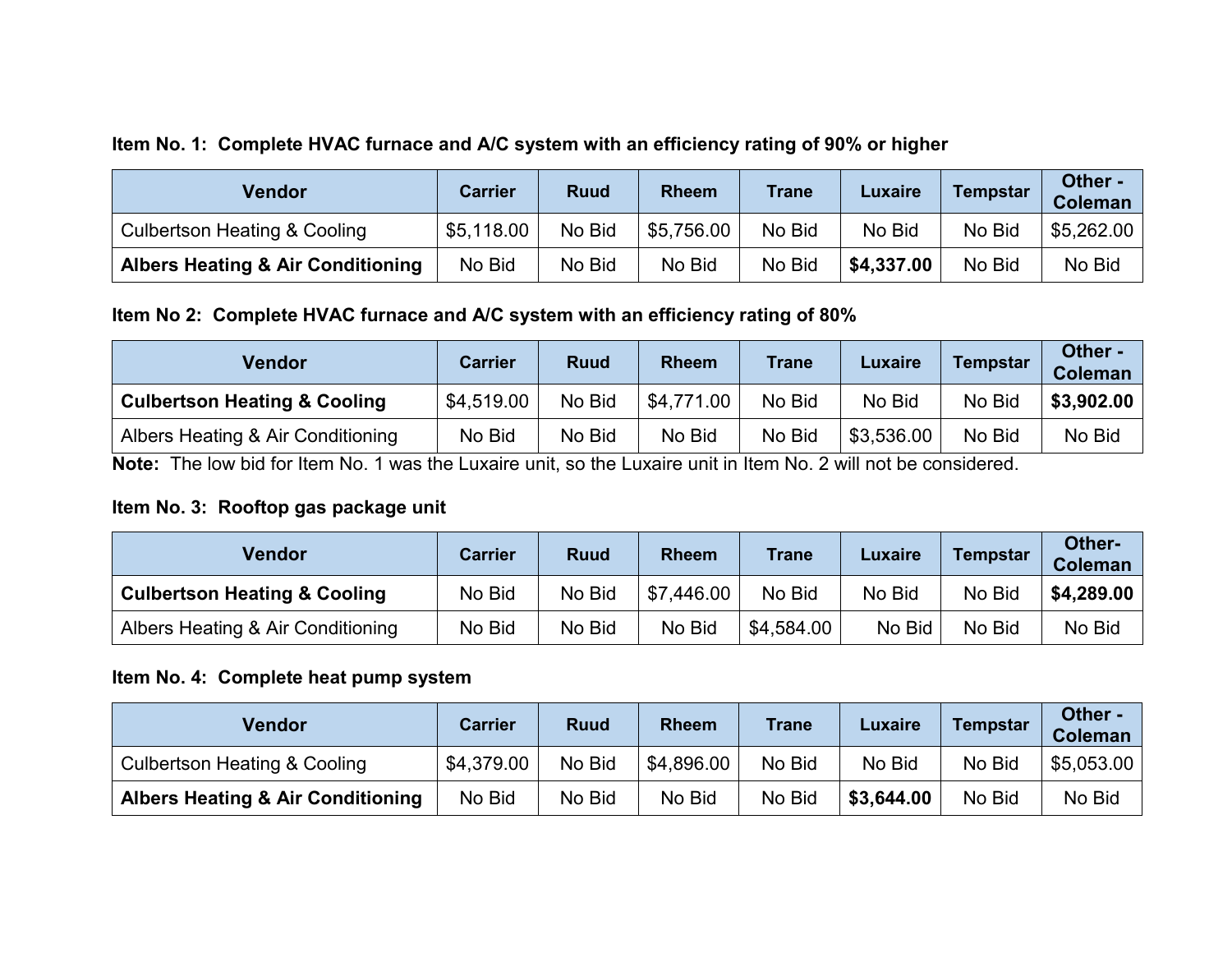And,

**WHEREAS,** based on a review of the bids received, and each vendor's ability to deliver prior to June 30, 2022, the following recommendation is submitted for approval by the Board of Trustees:

| Item No.                                          | <b>Vendor</b>                           | <b>Bid Price</b> |
|---------------------------------------------------|-----------------------------------------|------------------|
| Item No. 1                                        | Albers Heating & Air Conditioning       | \$4,337.00       |
| Item No. 2                                        | <b>Culbertson Heating &amp; Cooling</b> | \$3,902.00       |
| Item No. 3                                        | <b>Culbertson Heating &amp; Cooling</b> | \$4,289.00       |
| Item No. 4                                        | Albers Heating & Air Conditioning       | \$3,644.00       |
| <b>Total Price of Bids Recommended for Award:</b> | \$16,172.00                             |                  |

**NOW, THEREFORE, BE IT RESOLVED BY THE BOARD OF TRUSTEES OF KASKASKIA COLLEGE, COMMUNITY COLLEGE DISTRICT #501, that the Board approve the purchase of the HVAC instructional equipment as follows:**

**Approve the purchase of Item No. 1 from Albers Heating & Air Conditioning of Aviston, IL in the amount of \$4,337.00**

**Approve the purchase of Item No. 2 from Culbertson Heating & Cooling of Vandalia, IL in the amount of \$3,902.00**

**Approve the purchase of Item No. 3 from Culbertson Heating & Cooling of Vandalia, IL in the amount of \$4,289.00**

**Approve the purchase of Item No. 4 from Albers Heating & Air Conditioning of Aviston, IL in the amount of \$3,644.00**

Dated this 25<sup>th</sup> day of April 2022

\_\_\_\_\_\_\_\_\_\_\_\_\_\_\_\_\_\_\_\_\_\_\_\_\_ \_\_\_\_\_\_\_\_\_\_\_\_\_\_\_\_\_\_\_\_\_\_\_\_\_\_\_\_ Kaskaskia College Kaskaskia College

Chair, Board of Trustees Secretary, Board of Trustees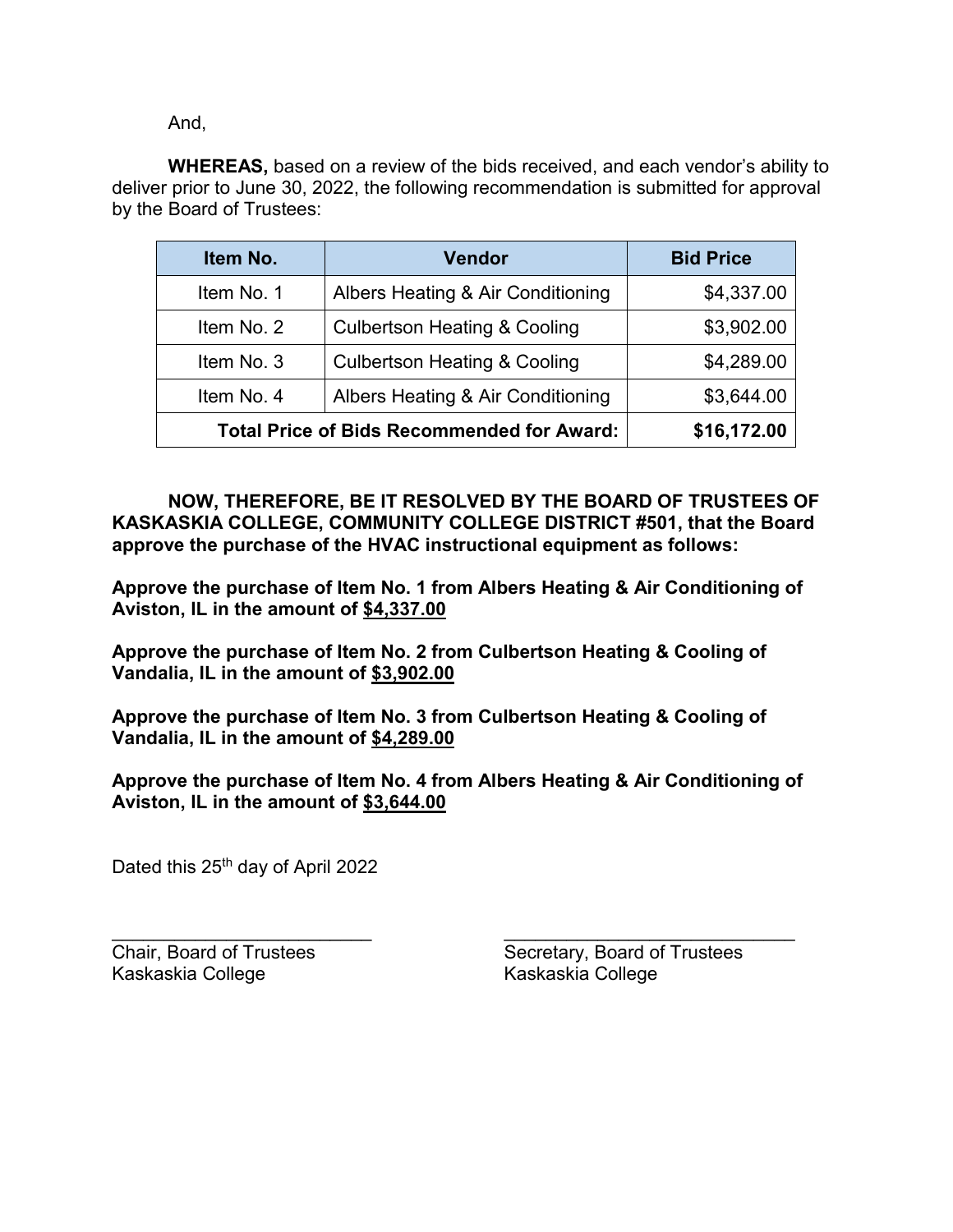## **RESOLUTION 22-26**

## **RESOLUTION TO AWARD BID FOR HB & L BUILDING RENOVATION PROJECT BID PACKAGE #8 – A/V CABLING, EQUIPMENT AND COMPONENTS**

**WHEREAS,** in following through with the commitment to modernize and renovate Kaskaskia College's main campus classrooms to meet the identified student needs of efficiency, comfort and technological advancements, the college has spent the past 24 months researching, meeting, and planning with key stakeholders to establish the renovation plan and timeline; and

**WHEREAS**, in preparation of the bidding documents for the HB & L Building Renovation Project, FGM Architects, Inc. and Poettker Construction Company conducted numerous program and design meetings with college faculty and staff to develop the project limits and scope of work; and

 **WHEREAS,** FGM Architects, Inc. and Poettker Construction Company prepared bid specifications and drawings for the purpose of bidding trade packages 1 through 7 which have previously been awarded by the Board of Trustees; and

**WHEREAS,** Poettker Construction and FGM Architects recently solicited bids for the HB & L Building Renovation Project Bid Package #8 – A/V Cabling, Equipment and Components to include displays, display mounts; microphones, speakers, cameras, and camera mounts; and

**WHEREAS,** the solicitation for bids included requests for the following alternate bid pricing:

#### **Alternate No. and Description**

# **01: Location: All shown on 'XV' drawings**

Base bid scope: AV displays to be supplied by Owner, and installed by Contractor. Display mounts and back boxes to be Contractor furnished and installed. Displays also include projectors and screens.

- **Alternate Scope: AV displays to be supplied by Contractor, and installed by Contractor. Display mounts and back boxes to be Contractor furnished and installed. Displays also include projectors and screens.**

## **02: Location: HB145 Kaskaskia Room only**

Base bid scope: Projectors and ceiling mounts, and projection screens to be supplied by Owner, and installed by Contractor.

**Alternate Scope: Projectors and projection screens to be supplied by Contractor, and installed by Contractor.**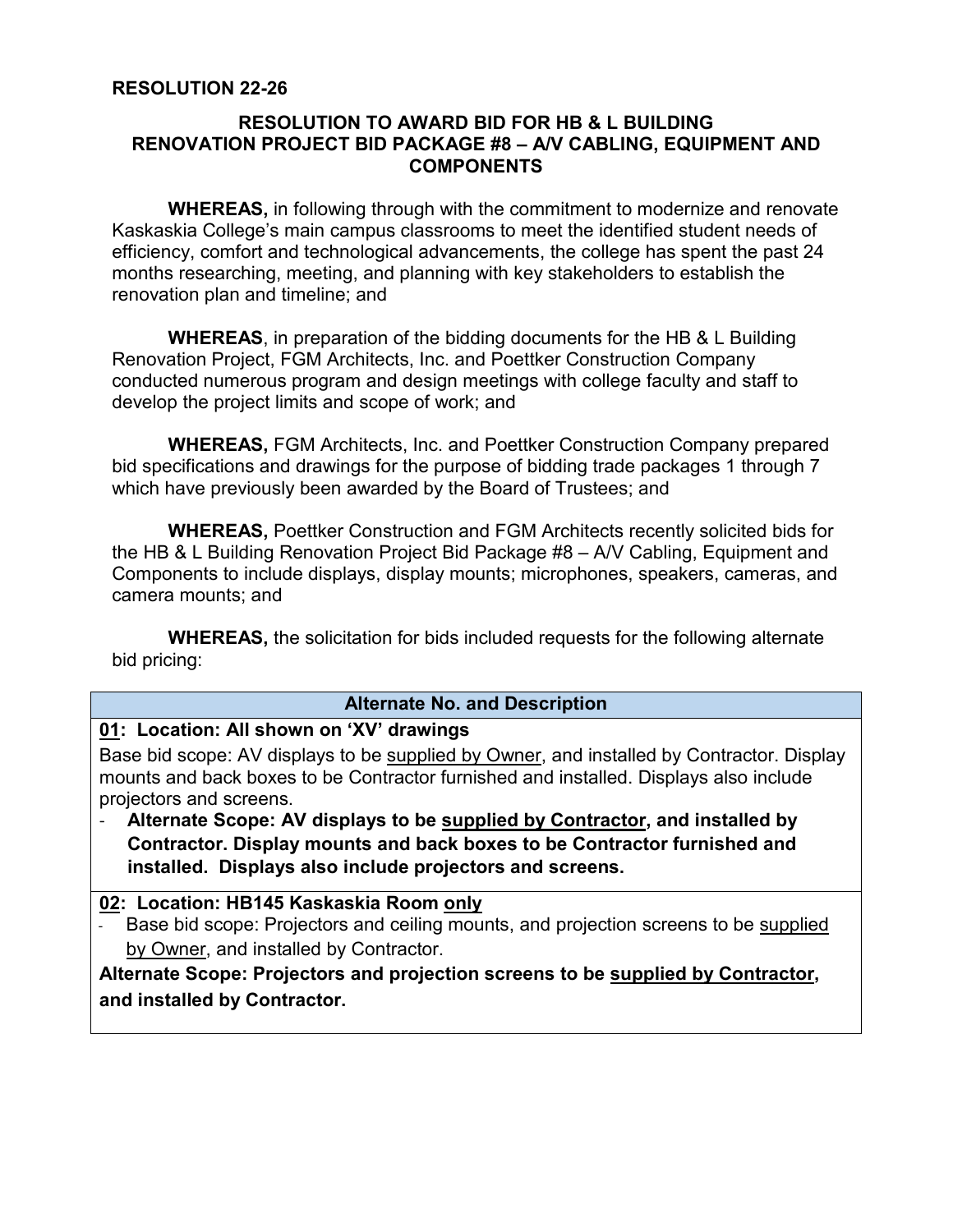| <b>Alternate No. and Description</b>                                                                                                                                                                                                                                                                                                                                                                                                                                                                                                                                           |
|--------------------------------------------------------------------------------------------------------------------------------------------------------------------------------------------------------------------------------------------------------------------------------------------------------------------------------------------------------------------------------------------------------------------------------------------------------------------------------------------------------------------------------------------------------------------------------|
| 03: Location: HB145 Kaskaskia Room only<br>Base bid scope: Projectors and ceiling mounts, and projection screens to be supplied<br>by Owner, and installed by Contractor.<br>Alternate Scope: Delete projectors and screens. LED video wall and associated<br>$\blacksquare$<br>AV cabling to be supplied and installed by Contractor.                                                                                                                                                                                                                                         |
| 04: Location: 2nd floor HB, Rooms HB235<br>Base bid scope: Install main teaching wall display and mount and back box, input<br>cabling from main teaching wall display to 2 lectern locations from the lectern as shown,<br>and empty HDMI input and TV rough-in with back box to all 3 other displays with blank<br>covers. Do not include any Extron equipment or devices.<br>Alternate Scope: In addition to Base Bid scope, complete all remaining AV scope<br>$\overline{\phantom{0}}$<br>of work not included in Base Bid and as identified in plans and specifications. |
| 05: Location: 2nd floor HB, Rooms HB225<br>Base bid scope: Install main teaching wall projection screen and ceiling projector, input<br>cabling from projector to 1 lectern location from the lectern as shown, and empty HDMI<br>input and TV rough-in with back box to all 3 other displays with blank covers. Do not<br>include any Extron equipment or devices.<br>Alternate Scope: In addition to Base Bid scope, complete all remaining AV scope<br>of work not included in Base Bid and as identified in plans and specifications.                                      |
| 06: Location: 2nd floor HB, Room HB222<br>Base bid scope: Install main teaching wall display and mount and back box, input<br>cabling from main teaching wall display to 1 lectern location from the lectern as shown,<br>and empty HDMI input and TV rough-in with back box to all 3 other displays with blank<br>covers. Do not include any Extron equipment or devices.<br>Alternate Scope: In addition to Base Bid scope, complete all remaining AV scope<br>$\overline{\phantom{a}}$<br>of work not included in Base Bid and as identified in plans and specifications.   |
| 07: Location: 2nd floor HB, Rooms HB227, HB229<br>Base bid scope: Install entire AV scope of work except for (1) display in HB227 and (3)<br>displays in HB229 and associated cabling. Empty rough-in for these extra displays to<br>be included in the Base bid.<br>Alternate Scope: In addition to Base Bid scope, install owner-furnished (1)<br>display in HB227 and (3) displays in HB229. Display mounts and associated<br>cabling to be included in Alternate bid.                                                                                                      |
| And,                                                                                                                                                                                                                                                                                                                                                                                                                                                                                                                                                                           |

**WHEREAS,** in addition to publishing a legal notice in the February 26, 2022, edition of the Centralia Morning Sentinel, and posting the invitation to bid on the website of the Southern Illinois Builders Association, the following contractors requested copies of the plans and specifications: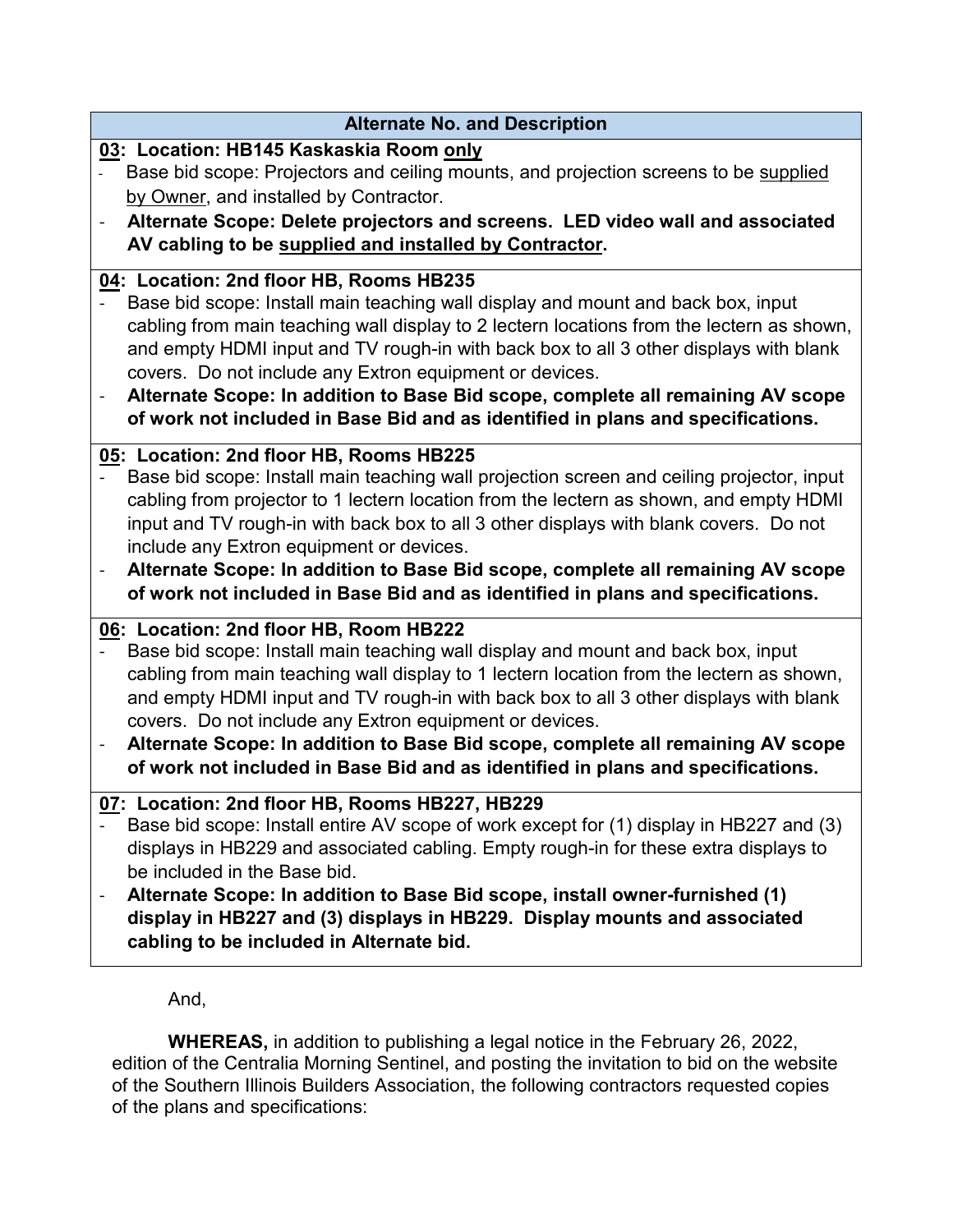| <b>Contractor, City/State</b> | <b>Contractor, City/State</b> |
|-------------------------------|-------------------------------|
| Conference Technologies, Inc. | <b>TSI Global Companies</b>   |
| St. Louis, MO                 | St. Charles, MO               |
| <b>Field Wrxs</b>             | <b>Schillers AV</b>           |
| Teutopolis, IL                | St. Louis, MO                 |
| ProWire                       | <b>Tech Electronics</b>       |
| Vandalia, IL                  | St. Louis, MO                 |
| Comm Squad                    | <b>Guarantee Electrical</b>   |
| Lebanon, IL                   | St. Louis, MO                 |

And,

**WHEREAS,** in addition to the base bid, eight alternate bids were requested for various options associated with installation of the A/V cabling, equipment and components; and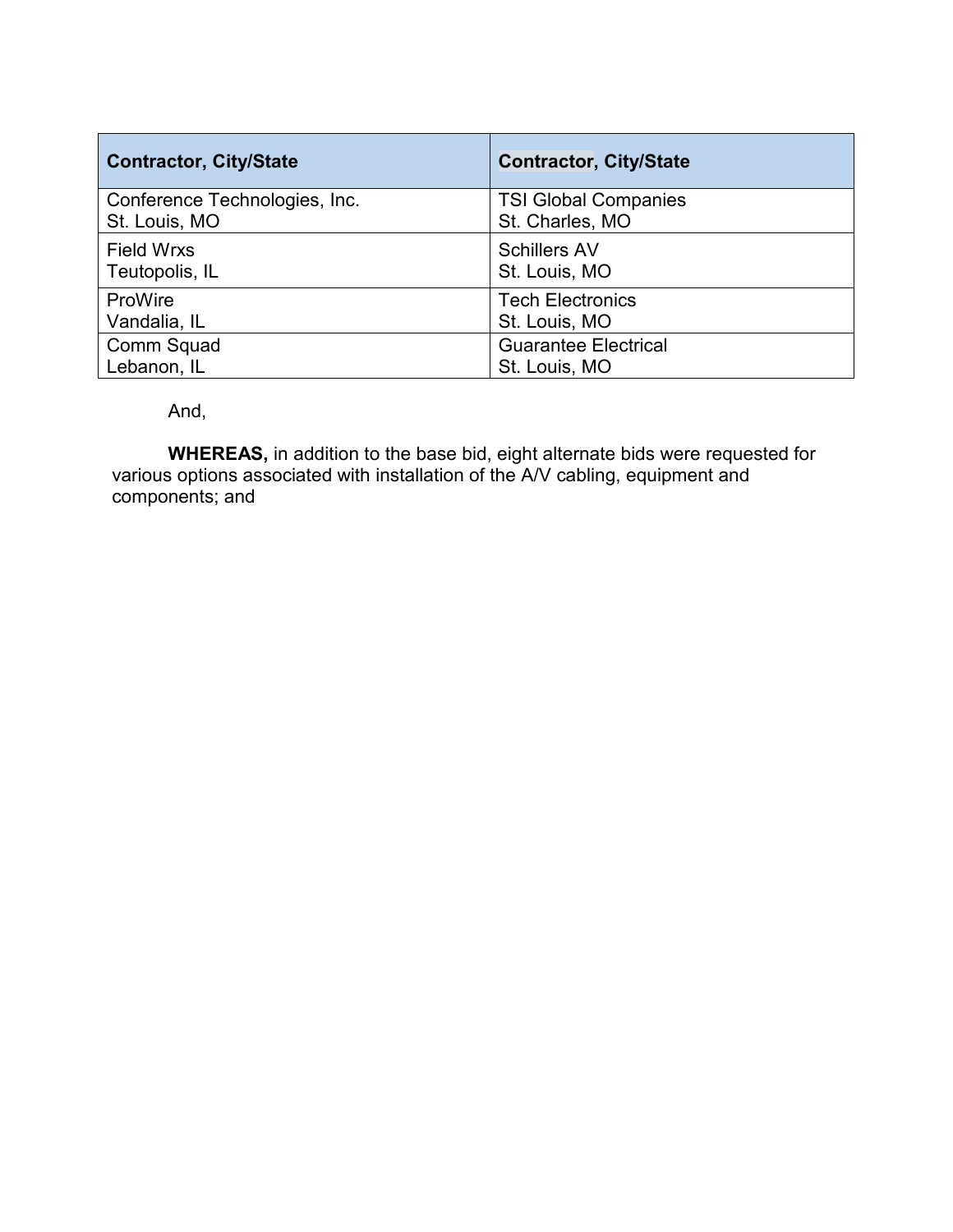**WHEREAS,** as a result of the solicitation of bids, the following sealed bids were received:

| <b>Contractor</b>                | <b>Base</b> | <b>Alternate Bids</b> |         |                         |          |          |          |          |         |
|----------------------------------|-------------|-----------------------|---------|-------------------------|----------|----------|----------|----------|---------|
|                                  | <b>Bid</b>  | #1                    | #2      | #3                      | #4       | #5       | #6       | #7       | #8      |
| <b>Field Wrxs</b>                | \$585,876   | \$69,270              | \$7,455 | \$161,212               | \$37,466 | \$47,861 | \$18,232 | \$14.924 | \$5,646 |
| Conference Technologies,<br>Inc. | \$607,154   | \$76,715              | \$7,276 | $$125,183 \mid $41,108$ |          | \$45,309 | \$17,440 | \$8,335  | \$1,162 |

And,

**WHEREAS,** following a review of the bids received, the college desires to accept the base bid and Alternates 4, 5, 6, and 7; and

**WHEREAS,** the following table details the total of each contractor's base bid and alternates 4, 5, 6, and 7:

| <b>Contractor</b>             | <b>Base Bid</b> | <b>Alternate #4</b> | Alternate #5 | <b>Alternate #6</b> | <b>Alternate #7</b> | <b>Total Bid</b> |
|-------------------------------|-----------------|---------------------|--------------|---------------------|---------------------|------------------|
| Field Wrxs                    | \$585,876       | \$37,466            | \$47,861     | \$18,232            | \$14,924            | \$704,359        |
| Conference Technologies, Inc. | \$607,154       | \$41,108            | \$45,309     | \$17,440            | \$8,335             | \$719,346        |

And,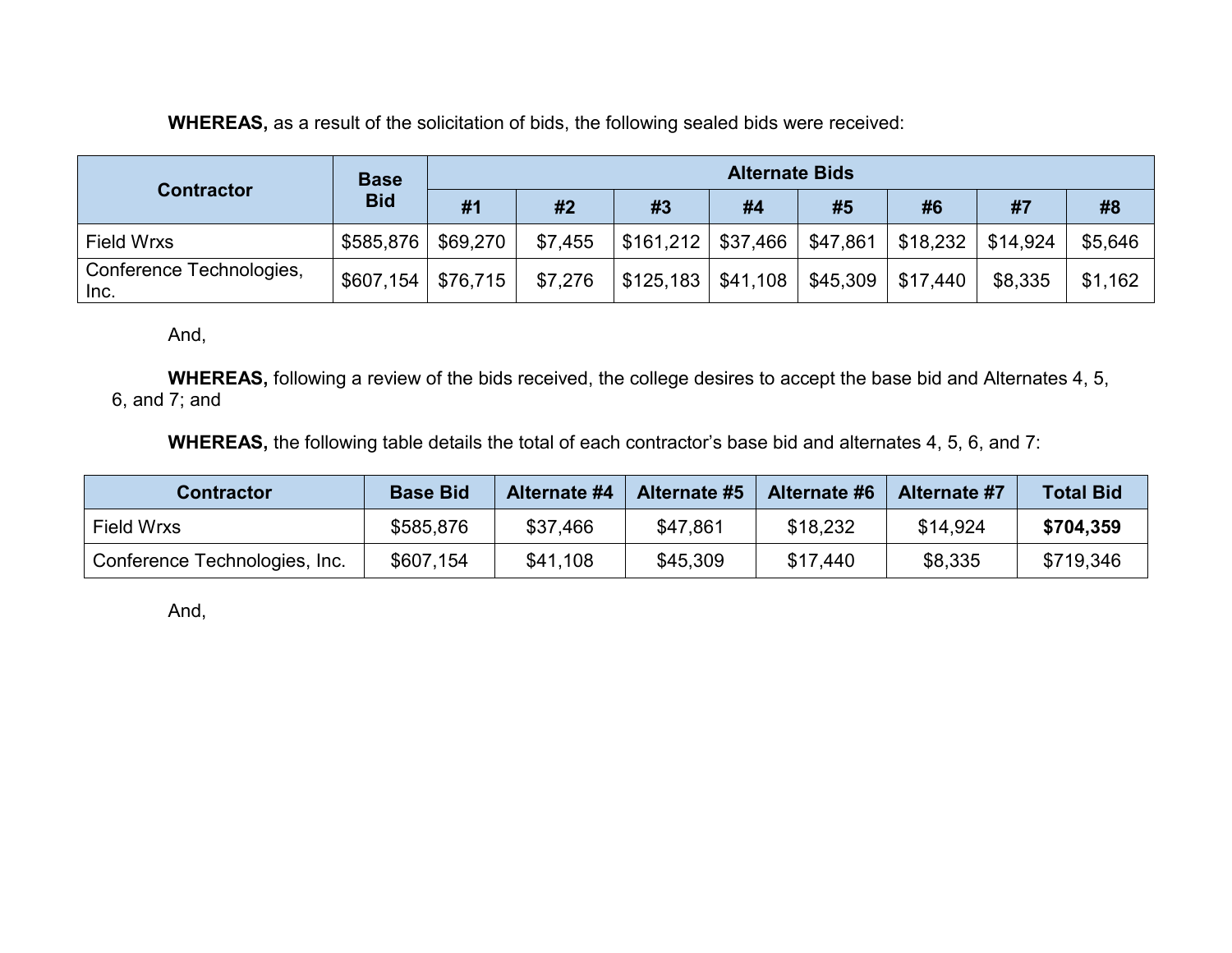**WHEREAS,** as indicated in the table above, Field Wrxs of Teutopolis, IL has submitted the overall low bid in the amount of \$704,359.

**NOW THEREFORE BE IT RESOLVED BY THE BOARD OF TRUSTEES OF KASKASKIA COLLEGE, COMMUNITY COLLEGE DISTRICT #501, that the Board award the base bid and alternates 4, 5, 6, and 7 for the HB & L Building Renovation Project Bid Package #8 – A/V Cabling, Equipment and Components to Field Wrxs of Teutopolis, IL in the amount of \$704,359.**

\_\_\_\_\_\_\_\_\_\_\_\_\_\_\_\_\_\_\_\_\_\_\_\_\_ \_\_\_\_\_\_\_\_\_\_\_\_\_\_\_\_\_\_\_\_\_\_\_\_\_\_\_\_

Dated this 25<sup>th</sup> day of April 2022

Kaskaskia College

Chair, Board of Trustees<br>
Kaskaskia College<br>
Kaskaskia College<br>
Kaskaskia College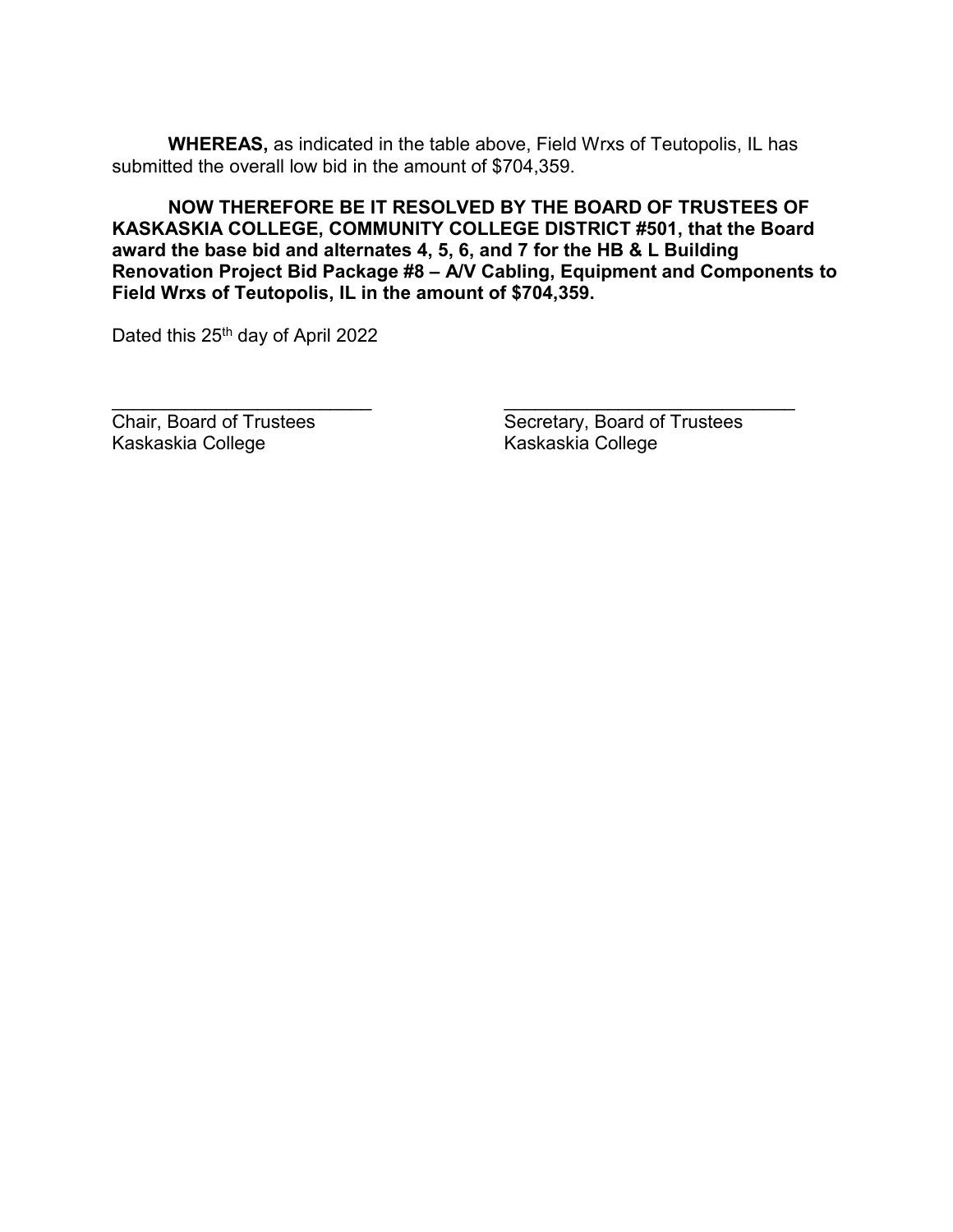## **RESOLUTION 22-27**

# **RESOLUTION TO AWARD BID FOR THE VOCATIONAL ANNEX PARKING LOT, CULVERT AND ROADWAY IMPROVEMENT PROJECT (BOND FUNDED PROJECT)**

**WHEREAS,** Gonzalez Companies, LLC., working in conjunction with WRF Engineering, solicited bids for Vocational Annex Parking Lot, Culvert and Roadway Improvements Project. The project is one of several recently approved by the Board of Trustees; and

**WHEREAS,** the project is necessary to replace and update the Vocational Annex Parking Lot; and

**WHEREAS,** the project involves The Vocational Annex Parking Lot, Culvert and Roadway Improvements Project scope of work is to include the removal existing pavements, storm sewer, light poles, any trees that will impact the project, fencing, bollards and miscellaneous items; and

**WHEREAS,** construction of a new storm sewer, concrete pavement and sidewalks, ornamental fencing, lighting utility adjustments, pavement striping, seeding and all other miscellaneous work as required to complete the project; and

**WHEREAS,** an alternative bid package one (1) option was presented that removed existing fencing, landscaping and miscellaneous items required for the project completion; and

**WHEREAS,** the alternative bid package one (1) construction of new ornamental fencing, landscaping rock, and all other miscellaneous work as required to complete the project; and

**WHEREAS,** in addition to publishing a legal notice in the April 2022 edition of the Centralia Morning Sentinel, and posting the invitation to bid on the website of the Southern Illinois Builders Association, the following contractors received invitation to bid documents:

| <b>Contractor</b>                   | <b>City/State</b> |
|-------------------------------------|-------------------|
| Depew & Owen Builders, Inc.         | Centralia, IL     |
| <b>Guinzy Construction</b>          | Ashley, IL        |
| K.R.B. Excavation, Inc.             | Trenton, IL       |
| ConstructionConnect, Inc.           | Cincinnati, OH    |
| Shores Builders, Inc.               | Centralia, IL     |
| <b>Byrne and Jones Construction</b> | Bridgeton, MO     |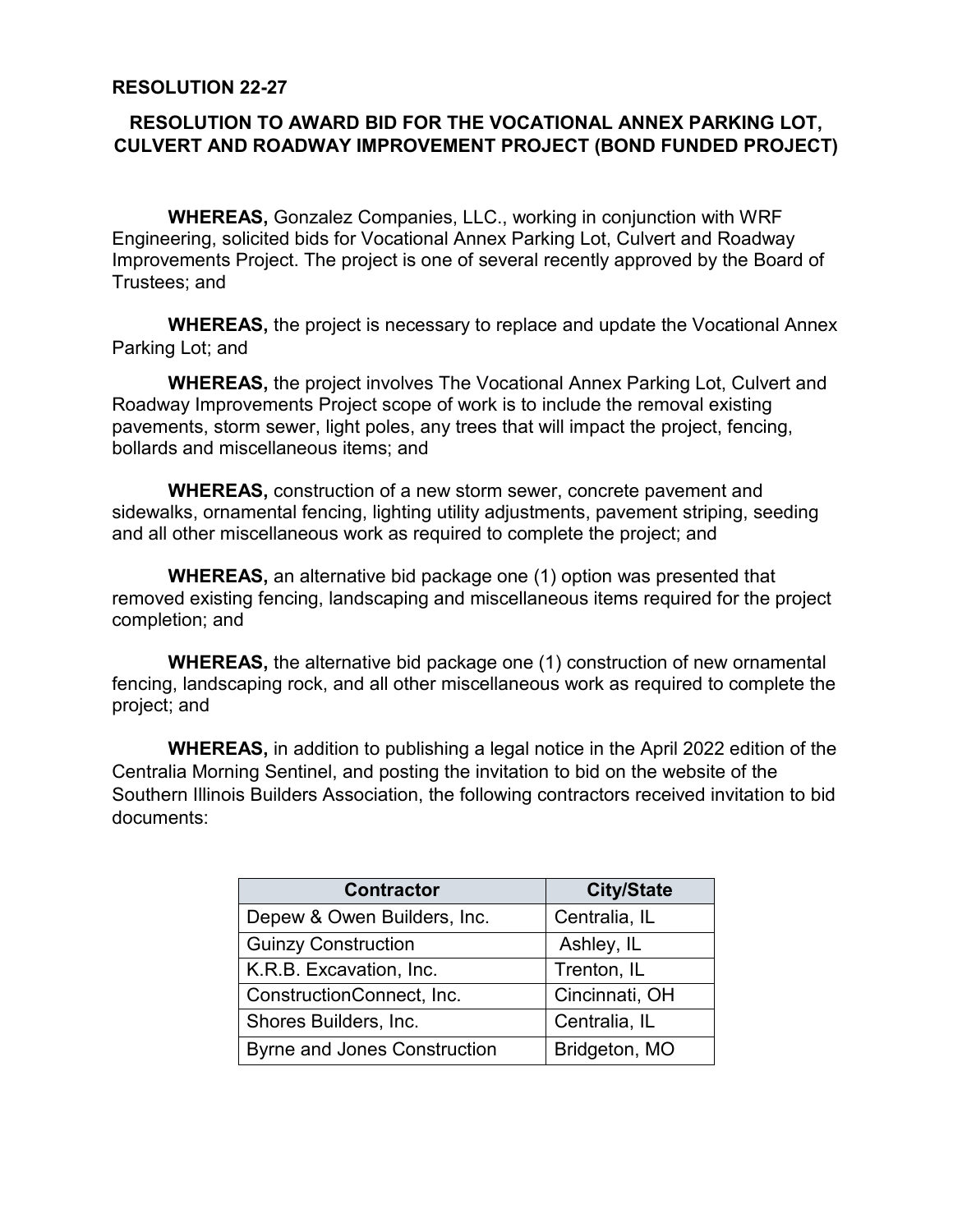And,

**WHEREAS,** sealed bids were received from the following contractors:

|                              | <b>Base Bid</b><br>(Main | Alternate Bid No. |              |
|------------------------------|--------------------------|-------------------|--------------|
| Contractor                   | Campus)                  |                   | Total        |
| <b>Guinzy Construction</b>   | \$739,026.33             | \$11,607.45       | \$750,633.78 |
| <b>KRB Excavations, Inc.</b> | \$744,145.00             | \$12,750.00       | \$756,895.00 |

**WHEREAS,** the low bid was submitted by Guinzy Construction of Ashley, IL in the amount of \$739,026.33

**WHEREAS,** with an alternative bid package cost of \$11,607.45; and

**WHEREAS,** total project cost, including the alternative bid packet number one (1) totaling cost of \$750,633.78

**WHEREAS,** the company's bid price is within the amount of Bond funds available for this project.

**NOW THEREFORE BE IT RESOLVED BY THE BOARD OF TRUSTEES OF KASKASKIA COLLEGE, COMMUNITY COLLEGE DISTRICT #501,** that the Board award the bid for the Vocational Annex Parking Lot, Culvert and Roadway Improvements Project to Guinzy Construction in the amount of \$750,633.78.

\_\_\_\_\_\_\_\_\_\_\_\_\_\_\_\_\_\_\_\_\_\_\_\_\_ \_\_\_\_\_\_\_\_\_\_\_\_\_\_\_\_\_\_\_\_\_\_\_\_\_\_\_\_

Dated this 25<sup>th</sup> day of April 2022

Kaskaskia College Kaskaskia College

Chair, Board of Trustees Secretary, Board of Trustees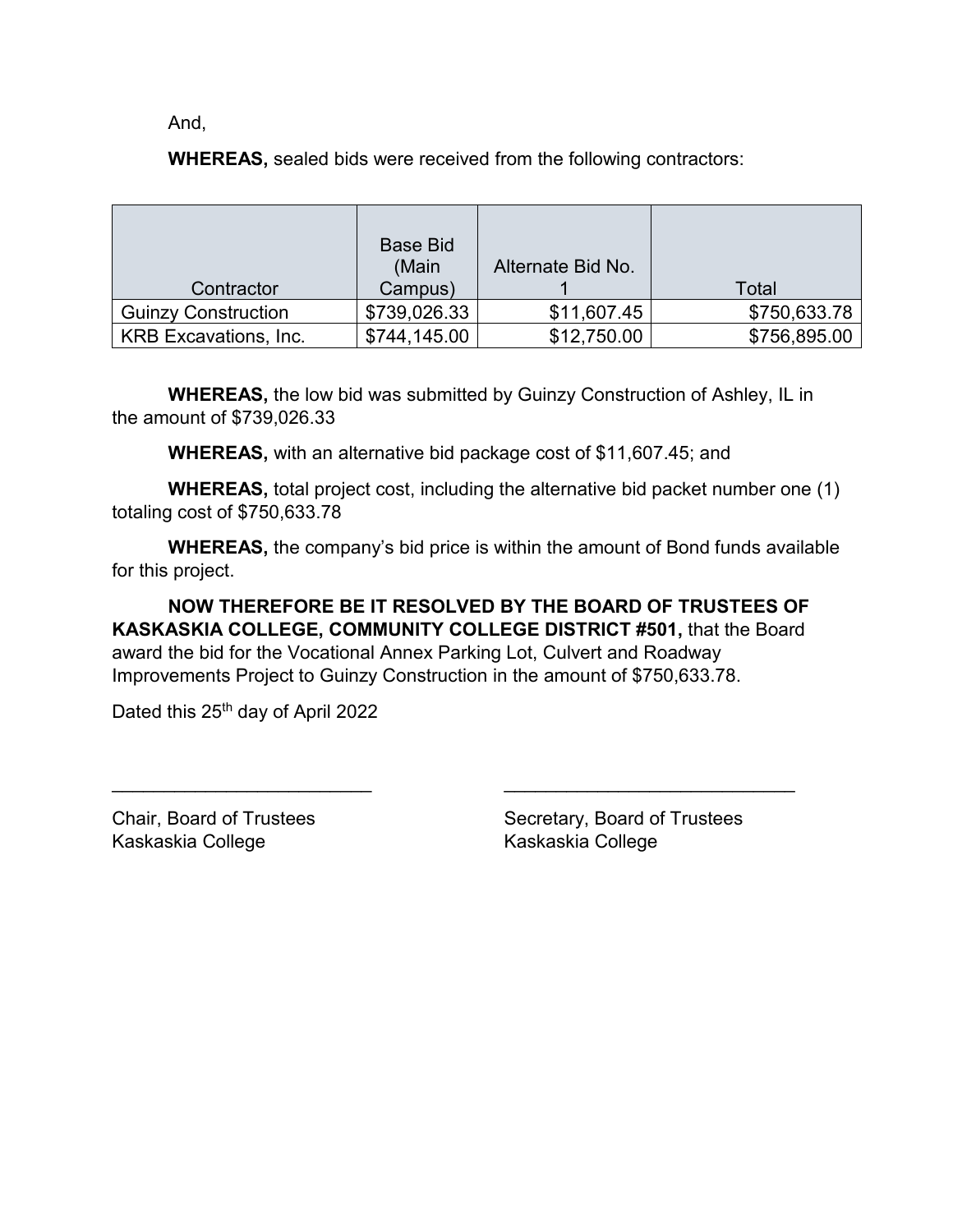## **RESOLUTION 22-28 RESOLUTION ON REAPPOINTMENT OF PROFESSIONAL/MANAGERIAL AND EXECUTIVE/MANAGERIAL EMPLOYEES**

**WHEREAS,** upon review of the performance of Professional/Managerial and Executive/Managerial staff, the President is recommending to the Board of Trustees the reappointment for 2022-2023 of the full-time and part-time, Kaskaskia College Professional/Managerial and Executive/Managerial employees listed below, subject to the terms and conditions of the individual personnel contracts issued by the President of the College to each employee.

#### **EMPLOYEES RECOMMENDED FOR REAPPOINTMENT FOR THE 2022-23 FISCAL YEAR:**

Stacy Arning **Brian Hancock Joyce Pryor** 

Jenna Astroth **Carrie Hancock** Kimberly Rahar Donald Bade **Judy Hemker** Nicholas Rahar Alison Bauza Kellie Henegar Sarah Ratermann Wendy Blythe **Thomas Henegar** Madison Reuss Cheryl Boehne Jill Hercules Cydney Richardson Alan Boerngen Erin Hitchcock Brandon Richter Gina Cagle Tiffany Hixenbaugh Zachary Ricke Megan Holtmann Christina Cody Jessica Ingersoll-Pauling Michelle Sarver Kathleen Crain **Terri Ingles** Communist Caura Sheathelm Cary Day **Spahne Jenkins** Andrea Shipley Janice Eischens Lois Kellermann Shara Smith Jenna Eldred Jill Klostermann Pamala Smith Kathy Evans Mitch Koester Michael Stone George Kriss **Fig. 2018** Kelsey Tate Laura Finley **Ronald Kwiatkowski** Amy Troutt Bruce Fischer Sandra Laurent Cheryl Twenhafel Joy Fitts Catherine Legrand Rachel Varel Janet Fontenot Traci Masau Paige Webster Steven Foutch Nancy Mattson Tabitha Welch Jacob Frazier Bridget McConnell Christopher Wellen Zachary McGeehon Kristin Gebke **Lauren Myers** Kevin Wheeler Nathan Gibbs **In The Obermark** Charlotter Mulliams **Nathan** Books Maurya Gill Seth Orrill Franceska Windler Yvette Glasgow Staci Palm Contact Lisa Wright Shelby Guthrie **Mimi Polczynski** Maria Zimmermann

**NOW, THEREFORE BE IT RESOLVED** by the Board of Trustees, Kaskaskia College, Community College District #501, that the above-named Professional/Managerial and Executive/Managerial employees, who are recommended for reappointment be reappointed as employees of the College, such reappointment to begin July 1, 2022. Such reappointment does not apply to any supplemental contracts under which the employee may be working.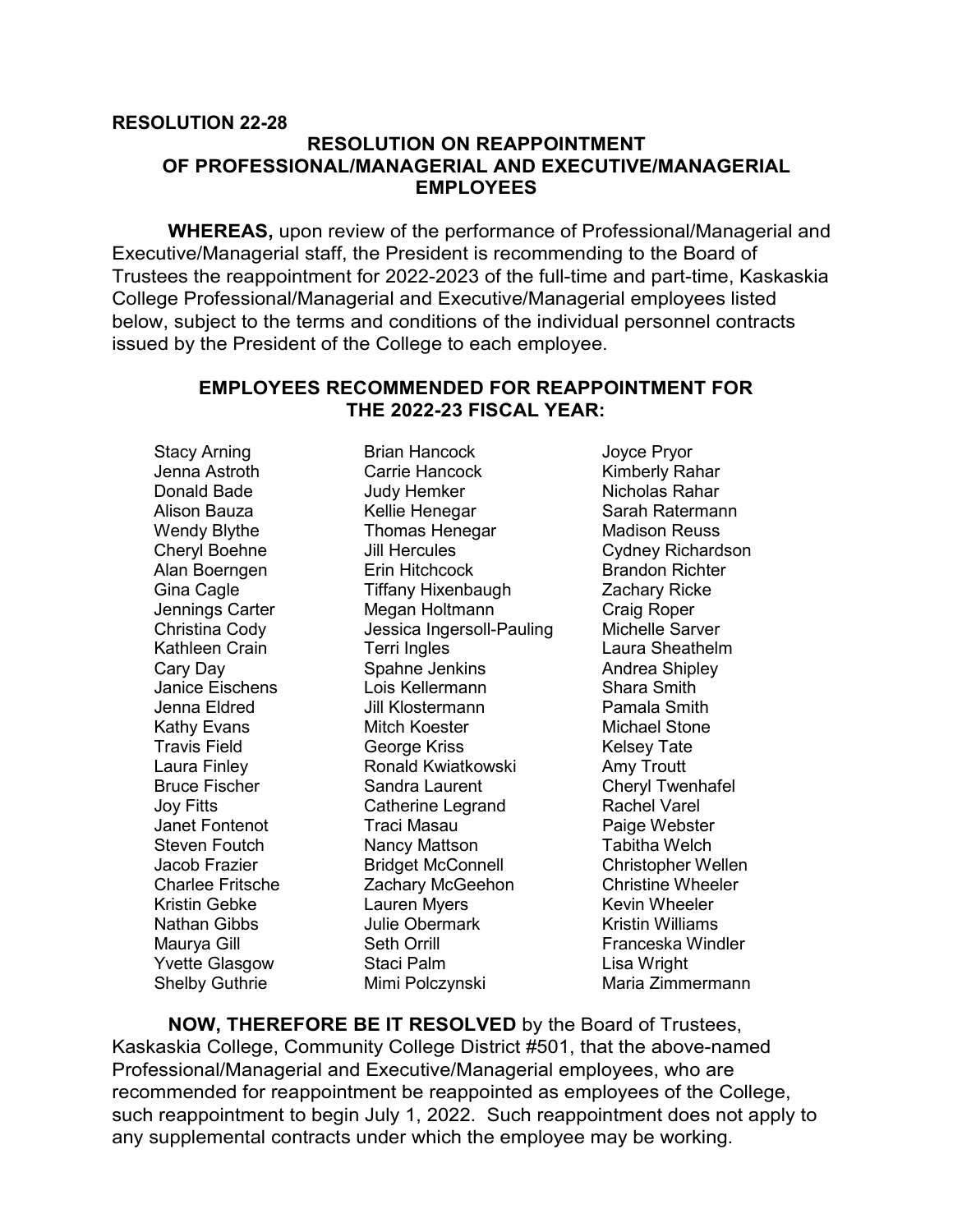**NOW, THEREFORE BE IT FURTHER RESOLVED** that the above reappointments do not preclude any future reduction in force actions that may be taken by the Board of Trustees with respect to the above employees, and any such reductions in force shall be made at the discretion of the Board of Trustees.

**NOW, THEREFORE BE IT FURTHER RESOLVED** that all reappointments are subject to the duration, terms, and conditions of the individual personnel contracts issued by the President of the College to each employee, including the authority of the President to adjust position descriptions and institute performance improvement plans and probationary periods for the above employees as he deems appropriate.

**NOW, THEREFORE BE IT FURTHER RESOLVED** that any past resolution, policy, procedure, authority, or any action of the Board inconsistent with this resolution, is hereby amended so as to conform with this resolution.

## **DATED THIS 25th DAY OF APRIL 2022**

Kaskaskia College Kaskaskia College

**\_\_\_\_\_\_\_\_\_\_\_\_\_\_\_\_\_\_\_\_\_\_\_\_\_\_\_\_\_\_\_ \_\_\_\_\_\_\_\_\_\_\_\_\_\_\_\_\_\_\_\_\_\_\_\_\_\_\_\_\_\_\_\_** Chair, Board of Trustees Secretary, Board of Trustee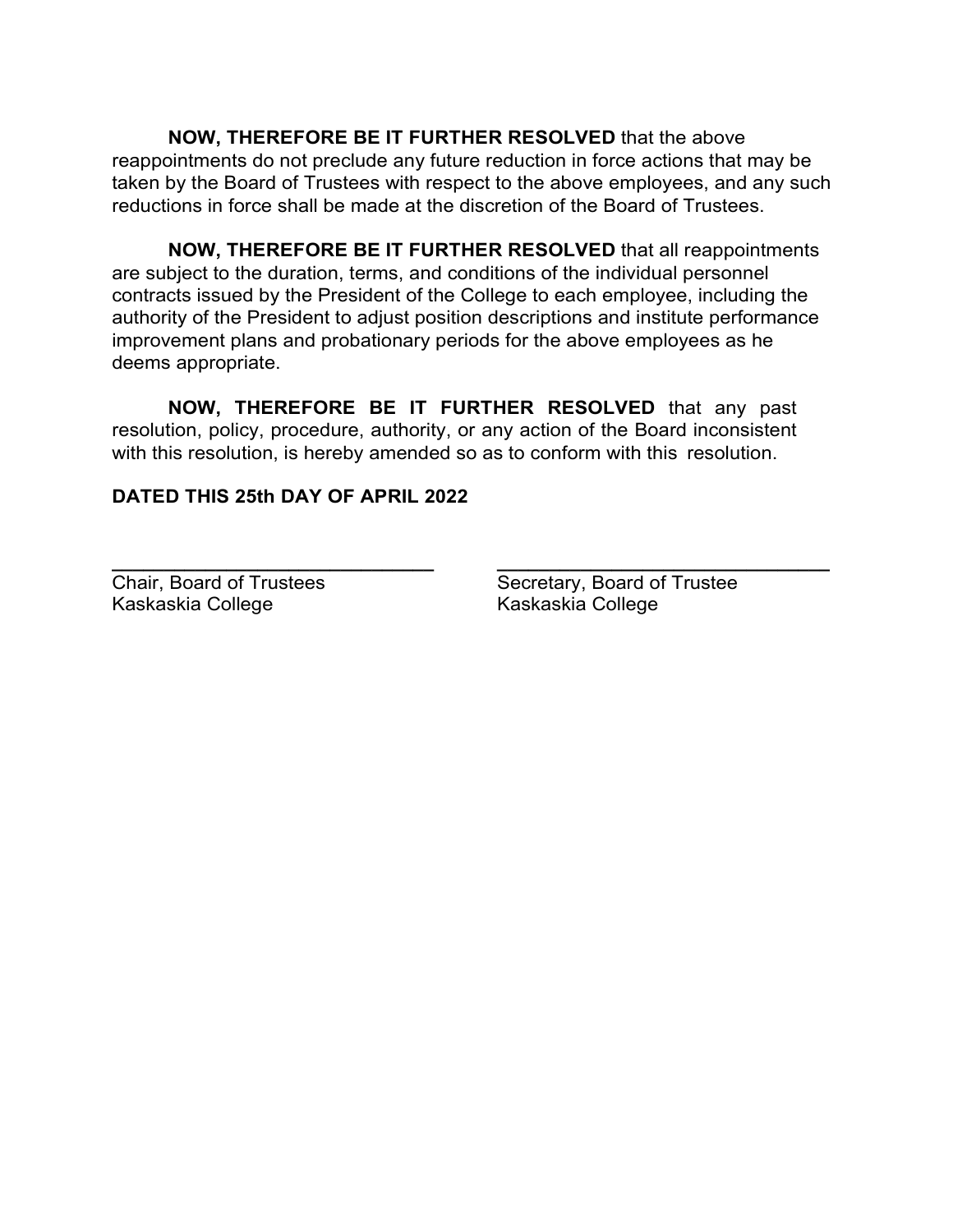## **RESOLUTION 22-29**

#### **RESOLUTION FOR DISPOSITION OF COLLEGE PROPERTY**

**WHEREAS**, in accordance with the Illinois Public Community College Act, 110 ILCS 805/3-41, the Board is authorized "to sell at private or public sale any personal or real property not needed for community college purposes"; and

**WHEREAS**, a written accounting of such personal property is identified in the accompanying list of equipment.

**NOW, THEREFORE, BE IT RESOLVED**, by the Board of Trustees of Kaskaskia College, Community College District #501, that the equipment listed be declared as "no longer needed for College purposes" and that the College Administration dispose of such equipment in accordance with College Policy #2.6001

\_\_\_\_\_\_\_\_\_\_\_\_\_\_\_\_\_\_\_\_\_\_\_\_\_ \_\_\_\_\_\_\_\_\_\_\_\_\_\_\_\_\_\_\_\_\_\_\_\_\_\_\_\_

Dated this 25th day of April 2022

Kaskaskia College Kaskaskia College

Chair, Board of Trustees Secretary, Board of Trustees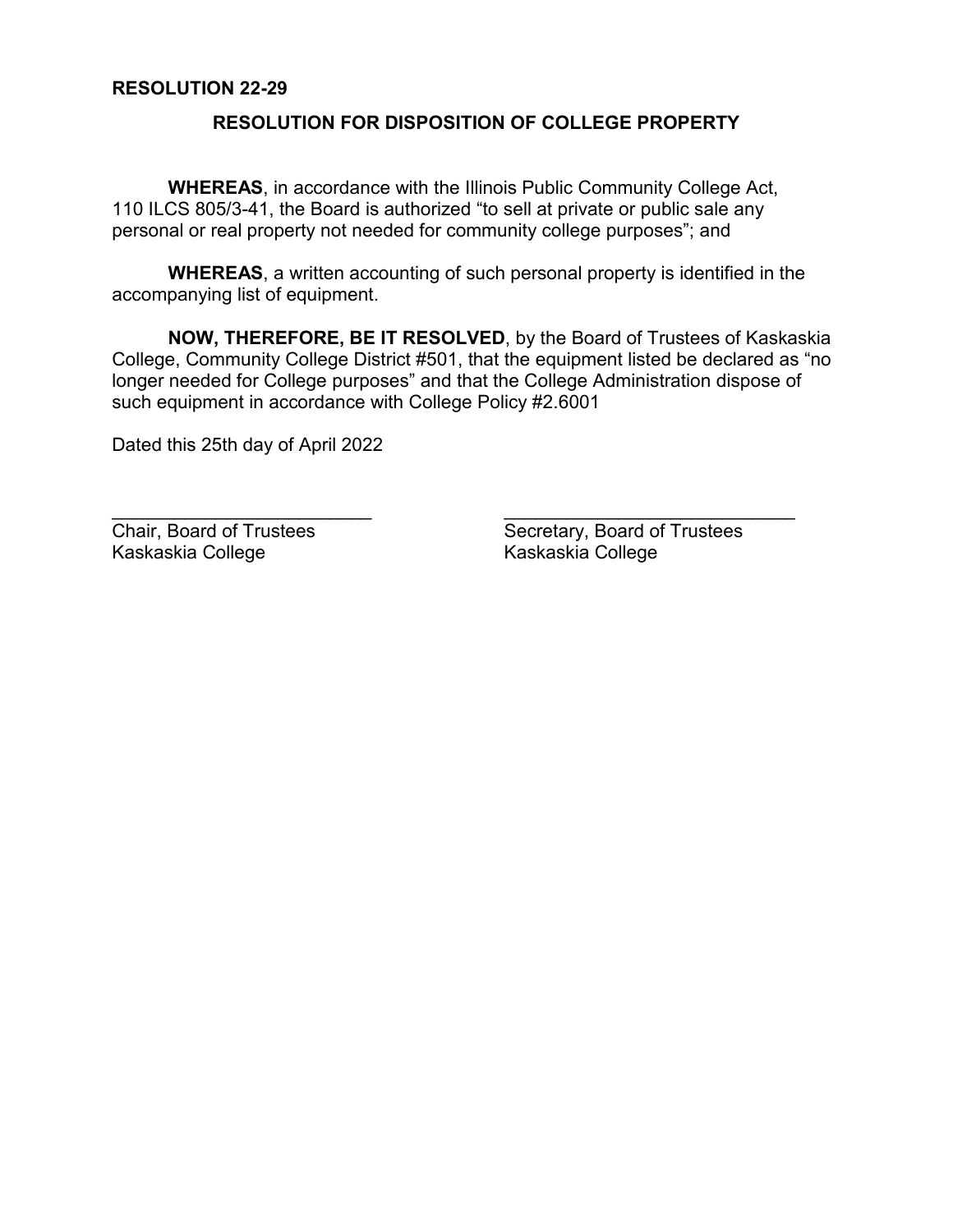# **ITEMS TO BE AUCTIONED**

| <b>Item Description</b> | <b>Quantity</b> | <b>Property Tag #</b> | <b>Manufacturer</b> | Model # | Serial # |
|-------------------------|-----------------|-----------------------|---------------------|---------|----------|
| N/A for April 2022      |                 |                       |                     |         |          |
|                         |                 |                       |                     |         |          |
|                         |                 |                       |                     |         |          |

## **ITEMS TO BE SALVAGED**

| <b>ITEM</b>        | <b>QUANTITY</b> | <b>PROPERTY</b> | <b>MANUFACTURER</b> | <b>MODEL#</b>  | <b>SERIAL#</b> |
|--------------------|-----------------|-----------------|---------------------|----------------|----------------|
| <b>DESCRIPTION</b> |                 | TAG#            |                     |                |                |
|                    |                 |                 |                     |                |                |
| Blu Ray player     |                 | IT2062          | Sony                | <b>BDPS360</b> | 1098687        |
| Bookcase, wooden   |                 | N/A             | <b>HON</b>          | N/A            | N/A            |
| Computer           |                 | 26169           | Dell                | OptiPlex 3020  | 7QWG832        |
| Computer           |                 | IT2254          | Dell                | OptiPlex 360   | 9K6P4J1        |
| Computer           |                 | IT2122          | Dell                | OptiPlex 360   | 9VX5J1         |
| Computer           |                 | IT2078          | Dell                | OptiPlex 360   | 8XY65J1        |
| Computer           |                 | IT2194          | Dell                | OptiPlex 360   | 9K6X4J1        |
| Computer           |                 | IT2133          | Dell                | OptiPlex 360   | 8XYV5i1        |
| Computer           |                 | IT2585          | Dell                | OptiPlex 380   | E17PNL1        |
| Computer           |                 | IT2709          | Dell                | OptiPlex 380   | 7JFGPL1        |
| Computer           |                 | IT2676          | Dell                | OptiPlex 380   | 7J5FPL1        |
| Computer           |                 | IT2674          | Dell                | OptiPlex 380   | 7J9HPL1        |
| Computer           |                 | IT2684          | Dell                | OptiPlex 380   | 7J6CPL1        |
| Computer           |                 | IT2675          | Dell                | OptiPlex 380   | 7J8GPL1        |
| Computer           |                 | IT2696          | Dell                | OptiPlex 380   | 7J7CPL1        |
| Computer           |                 | IT2701          | Dell                | OptiPlex 380   | 7JFCPL1        |
| Computer           |                 | IT2680          | Dell                | OptiPlex 380   | 7J4FBL1        |
| Computer           |                 | IT2682          | Dell                | OptiPlex 380   | 7J7KPL1        |
| Computer           |                 | IT2702          | Dell                | OptiPlex 380   | 7JCKPL1        |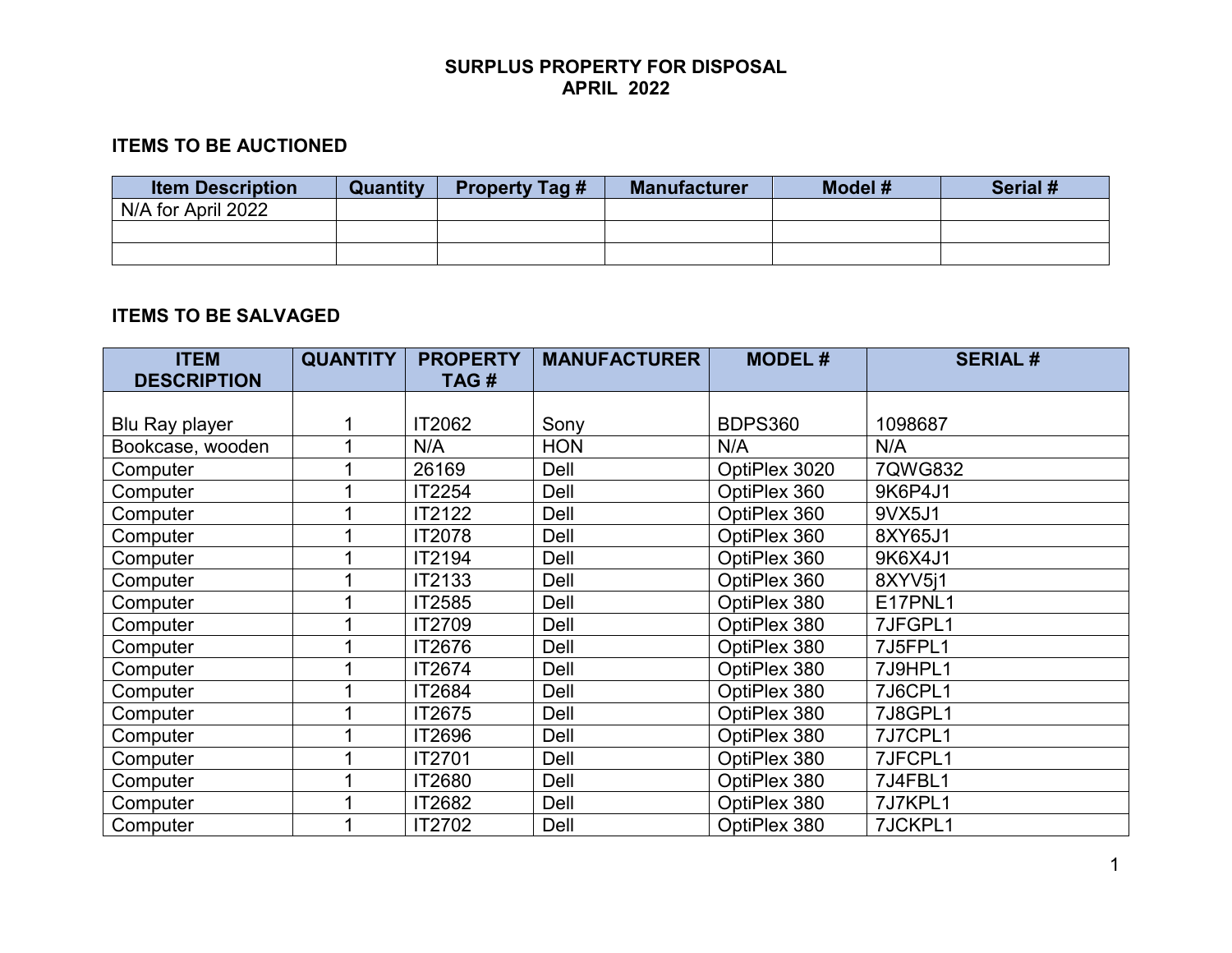| <b>ITEM</b>        | <b>QUANTITY</b> | <b>PROPERTY</b> | <b>MANUFACTURER</b> | <b>MODEL#</b> | <b>SERIAL#</b> |
|--------------------|-----------------|-----------------|---------------------|---------------|----------------|
| <b>DESCRIPTION</b> |                 | TAG#            |                     |               |                |
| Computer           |                 | IT2711          | Dell                | OptiPlex 380  | 7J7DPL1        |
| Computer           |                 | IT2686          | Dell                | OptiPlex 380  | 7J3HPL1        |
| Computer           |                 | IT2693          | Dell                | OptiPlex 380  | 7J7JPL1        |
| Computer           |                 | IT2687          | Dell                | OptiPlex 380  | 7JBJPL1        |
| Computer           |                 | IT2688          | Dell                | OptiPlex 380  | 7J9JPL1        |
| Computer           |                 | IT2683          | Dell                | OptiPlex 380  | 7J4DPL1        |
| Computer           |                 | IT2685          | Dell                | OptiPlex 380  | 7JGFPL1        |
| Computer           |                 | IT2694          | Dell                | OptiPlex 380  | 7J5KPL1        |
| Computer           |                 | 24008           | Dell                | OptiPlex 380  | 3ZL3PM1        |
| Computer           |                 | 25678           | Dell                | OptiPlex 7010 | 2TRHM02        |
| Computer           |                 | IT1890          | Dell                | OptiPlex 755  | 8YTKJH1        |
| Computer           |                 | IT2000          | Dell                | OptiPlex 760  | 10LQXH1        |
| Computer           |                 | IT2001          | Dell                | OptiPlex 760  | JYKQXH1        |
| Computer           |                 | 24531           | Dell                | OptiPlex 790  | 1RPYNS1        |
| Computer           |                 | 24538           | Dell                | OptiPlex 790  | 1R12PS1        |
| Computer           |                 | 24537           | Dell                | OptiPlex 790  | 1RC2PS1        |
| Computer           |                 | 24539           | Dell                | OptiPlex 790  | 1R7YNS1        |
| Computer           |                 | 24543           | Dell                | OptiPlex 790  | <b>1RS1PS1</b> |
| Computer           |                 | 24528           | Dell                | OptiPlex 790  | 1RH0PS1        |
| Desk, wooden w-    | $\overline{2}$  | N/A             | <b>HON</b>          | N/A           | N/A            |
| return             |                 |                 |                     |               |                |
| Desk, wooden       | 1               | N/A             | <b>HON</b>          | N/A           | N/A            |
| Firewall           |                 | 25506           | Palo Alto           | <b>PA200</b>  | 1606019484     |
| Firewall           |                 | 24813           | Palo Alto           | <b>PA500</b>  | 0006C100442    |
| Laptop             |                 | 24233           | Dell                | Latitude 5520 | 4GJJ5S1        |
| Laptop             |                 | 24881           | Dell                | Latitude 5530 | 5x9zjx1        |
| Laptop             |                 | 24874           | Dell                | Latitude 5530 | 4j5zjx1        |
| Laptop             |                 | 24820           | Dell                | Latitude 5530 | 4f2zjx1        |
| Laptop             |                 | 24851           | Dell                | Latitude 5530 | 6j5zjx1        |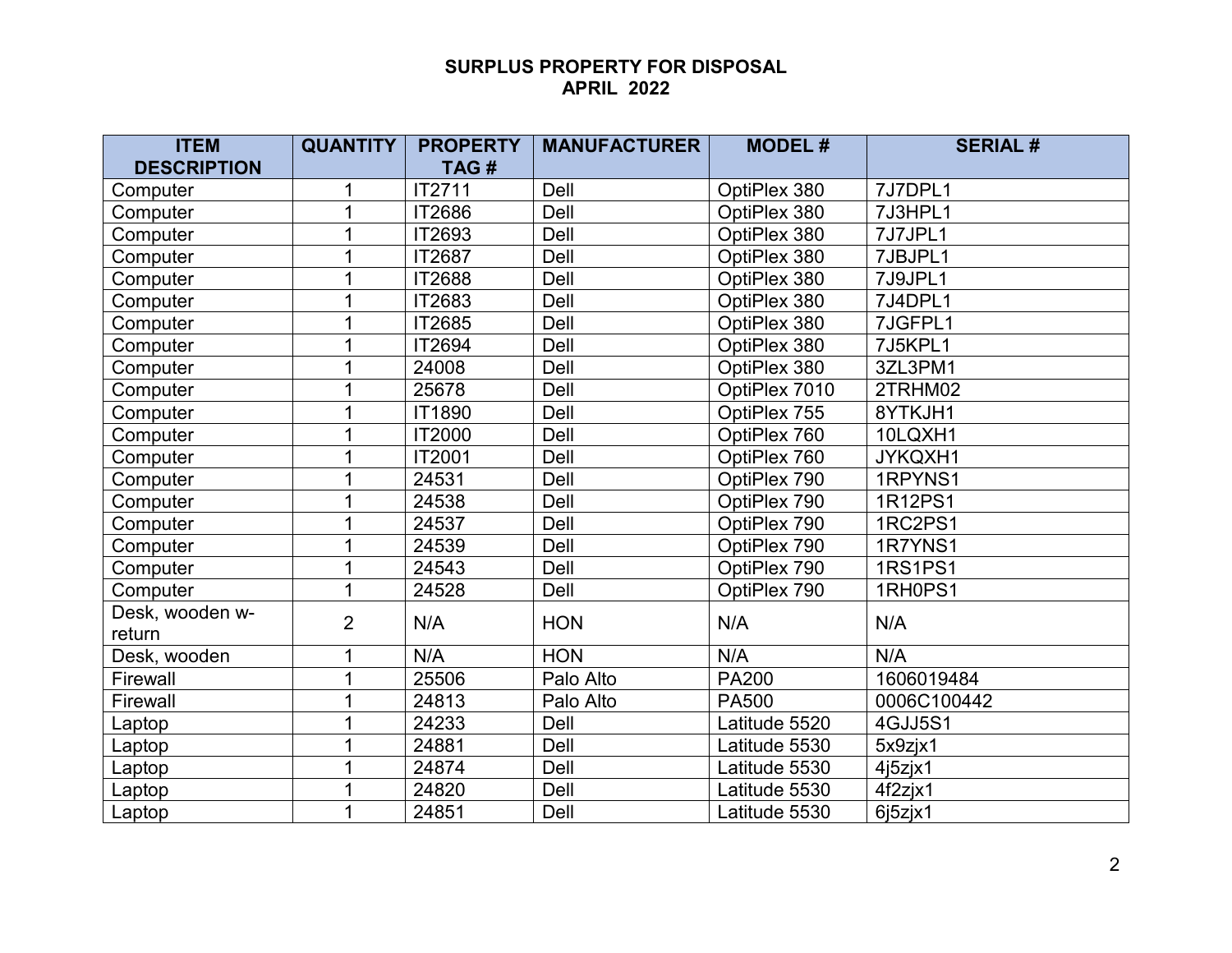| <b>ITEM</b>        | <b>QUANTITY</b> | <b>PROPERTY</b> | <b>MANUFACTURER</b> | <b>MODEL#</b>     | <b>SERIAL#</b>         |
|--------------------|-----------------|-----------------|---------------------|-------------------|------------------------|
| <b>DESCRIPTION</b> |                 | TAG#            |                     |                   |                        |
| Monitor            |                 | <b>IT1934</b>   | Dell                | 1908wfpf          | FS1S11102501218895849A |
| Monitor            |                 | IT1616          | Dell                | 1908wfpf          | CN0GP004728727BS0N5S   |
| Monitor            |                 | IT1510          | Dell                | 1908wfpf          | CN0GP004728727BS0KWS   |
| Monitor            |                 | IT2642          | Dell                | <b>P190st</b>     | CN0RNMH6744459BLBMJL   |
| Monitor            |                 | IT2644          | Dell                | <b>P190st</b>     | CN0RNMH6744459BLBMDL   |
| Monitor            |                 | IT2653          | Dell                | <b>P190st</b>     | CN0RNMH6744459BLBMFL   |
| <b>Monitor</b>     |                 | 26713           | Dell                | <b>P190st</b>     | CN0RNMH6744459CGACQL   |
| Monitor            |                 | 26715           | Dell                | <b>P190st</b>     | CN0RNMH6744459BLBNJL   |
| Monitor            |                 | IT2656          | Dell                | <b>P190st</b>     | CN0RNMH6744459CGA7XL   |
| Monitor            |                 | IT2655          | Dell                | <b>P190st</b>     | CN0RNMH6744459CGA7RL   |
| Monitor            |                 | IT2649          | Dell                | <b>P190st</b>     | CN0RNMH6744459BLEKDL   |
| Monitor            |                 | IT2654          | Dell                | <b>P190st</b>     | CN0RNMH6744459BLEJ0L   |
| Monitor            |                 | IT2657          | Dell                | <b>P190st</b>     | CN0RNMH6744459BLEJAL   |
| Monitor            |                 | 26711           | Dell                | <b>P190st</b>     | CN0RNMH6744459BLBP1L   |
| Monitor            |                 | 26712           | Dell                | <b>P190st</b>     | CN0RNMH6744459BLBQ7L   |
| <b>Monitor</b>     |                 | IT2648          | Dell                | <b>P190st</b>     | CN0RNMH6744459BLBMGL   |
| Monitor            |                 | IT2639          | Dell                | <b>P190st</b>     | CN0RNMH6744459BLBN1L   |
| Monitor            |                 | 26714           | Dell                | <b>P190st</b>     | CN0RNMH6744459CGA7TL   |
| Monitor            |                 | IT2634          | Dell                | <b>P190st</b>     | CN0RNMH6744459BLBMKL   |
| Monitor            |                 | IT2636          | Dell                | <b>P190st</b>     | CN0RNMH6744459BLEJ8L   |
| Monitor            |                 | IT2652          | Dell                | <b>P190st</b>     | CN0RNMH6744459BLBMCL   |
| Monitor            |                 | IT2647          | Dell                | <b>P190st</b>     | CN0RNMH6744459BLEJ4L   |
| Printer            |                 | 24751           | <b>HP</b>           | Officejet 6100    | CN2742B13Z05KR         |
| Printer            |                 | 24049           | <b>HP</b>           | Officejet 6500    | TH0C92112T05G3         |
| Printer            |                 | 25568           | Primera             | <b>Bravo 4051</b> | 2140300788             |
| Projector          |                 | IT2055          | <b>NEC</b>          | <b>NP905</b>      | 9100443FF              |
| Projector          |                 | IT2053          | <b>NEC</b>          | <b>NP905</b>      | 9100445FF              |
| Projector          |                 | 24025           | <b>NEC</b>          | <b>NP905</b>      | 0Y00047FK              |
| Projector          |                 | 20725           | <b>NEC</b>          | <b>VT 670</b>     | 37801                  |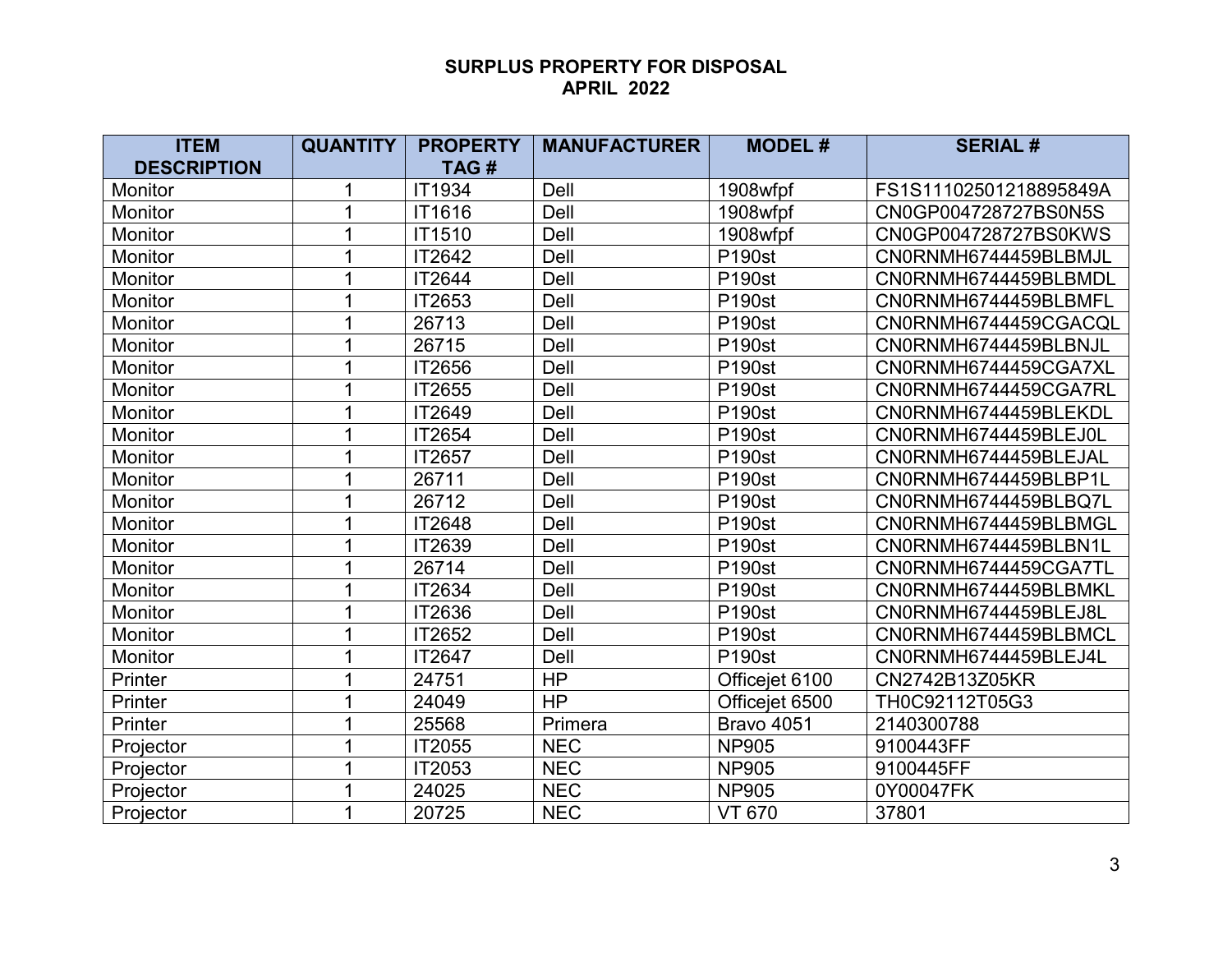| <b>ITEM</b><br><b>DESCRIPTION</b> | <b>QUANTITY</b> | <b>PROPERTY</b><br>TAG# | <b>MANUFACTURER</b> | <b>MODEL#</b> | <b>SERIAL#</b> |
|-----------------------------------|-----------------|-------------------------|---------------------|---------------|----------------|
| <b>UPS</b>                        |                 | 25359                   | <b>EATON</b>        | PW5115750USB  | GG162A0236     |
| <b>VCR DVD Player</b>             |                 | <b>IT1702</b>           | Sony                | SLVD380P      | 2145170        |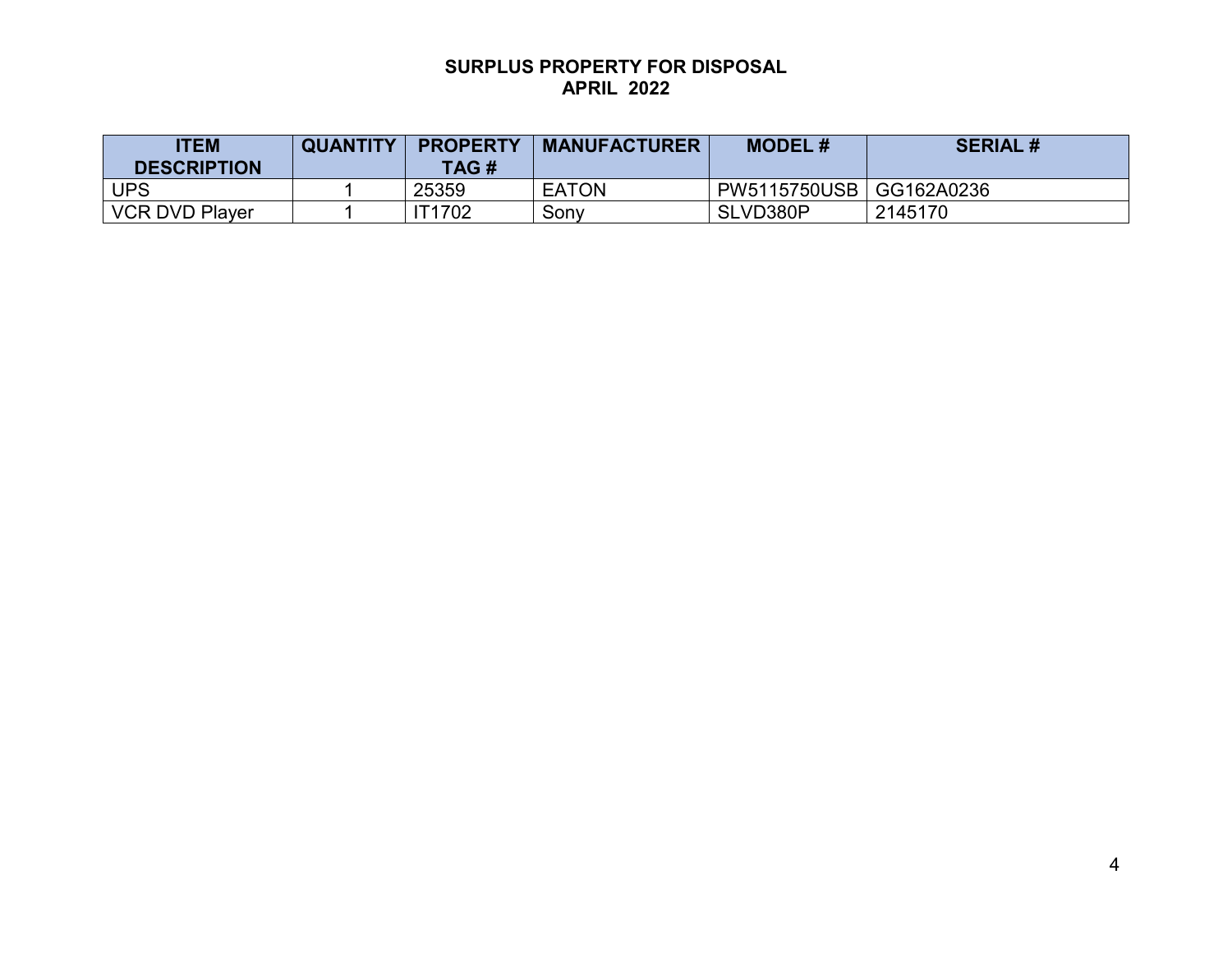## **RESOLUTION 22-30**

## **RESOLUTION TO RESCIND AWARD OF BID FOR CONTRACTOR FOR TRENTON EDUCATION CENTER SOLAR PV SYSTEM PROJECT AND RE-AWARD TO ALTERNATE CONTRACTOR (ILLINOIS GREEN ECONOMY NETWORK FUNDING)**

**WHEREAS,** at the March 2022 meeting of the Board of Trustees, the Board awarded the contract for the Trenton Education Center Solar PV System Project to GRNE Solar of Palatine, IL in the amount of \$104,970; and

**WHEREAS,** funding for the solar PV system project is provided by a grant the college received from the Illinois Green Economy Network (IGEN); and

**WHEREAS,** the IGEN grant stipulates that the project must be completed and final payment for work made prior to June 30, 2022; and

**WHEREAS,** WRF Engineers assisted in the preparation of the bid package which clearly stated the project was subject to a Project Labor Agreement (PLA), and a copy of the PLA was included within the bid package; and

**WHEREAS,** following being awarded the bid, GRNE Solar contacted the college to express concerns with the requirement of a PLA as they are a non-union contractor; and

**WHEREAS,** the college informed GRNE Solar the PLA was a requirement for the project as stipulated in the bid package; and

**WHEREAS,** the company has provided written notice that they are a non-union contractor and is "*unable to sign the union PLA and proceed with the solar project*": and

**WHEREAS,** furthermore, the written notice stated to "*please use this email as our official notice that we are passing on this project*"; and

**WHEREAS,** WRF Engineers has contact the next lowest bidder, Kohrmann Electric of Bartelso, IL, and they have indicated they are capable of completing the project prior to June 30, 2022; and

**WHEREAS,** Kohrmann Electric's bid price in the amount of \$118,523 was the next lowest bid for this project; and

**WHEREAS,** Kohrmann Electric has previously completed projects at the college for which there are requirements for a PLA; and

**WHEREAS,** Kohrmann Electric has no concerns with the PLA requirement for the solar PV system project at the Trenton Education Center; and